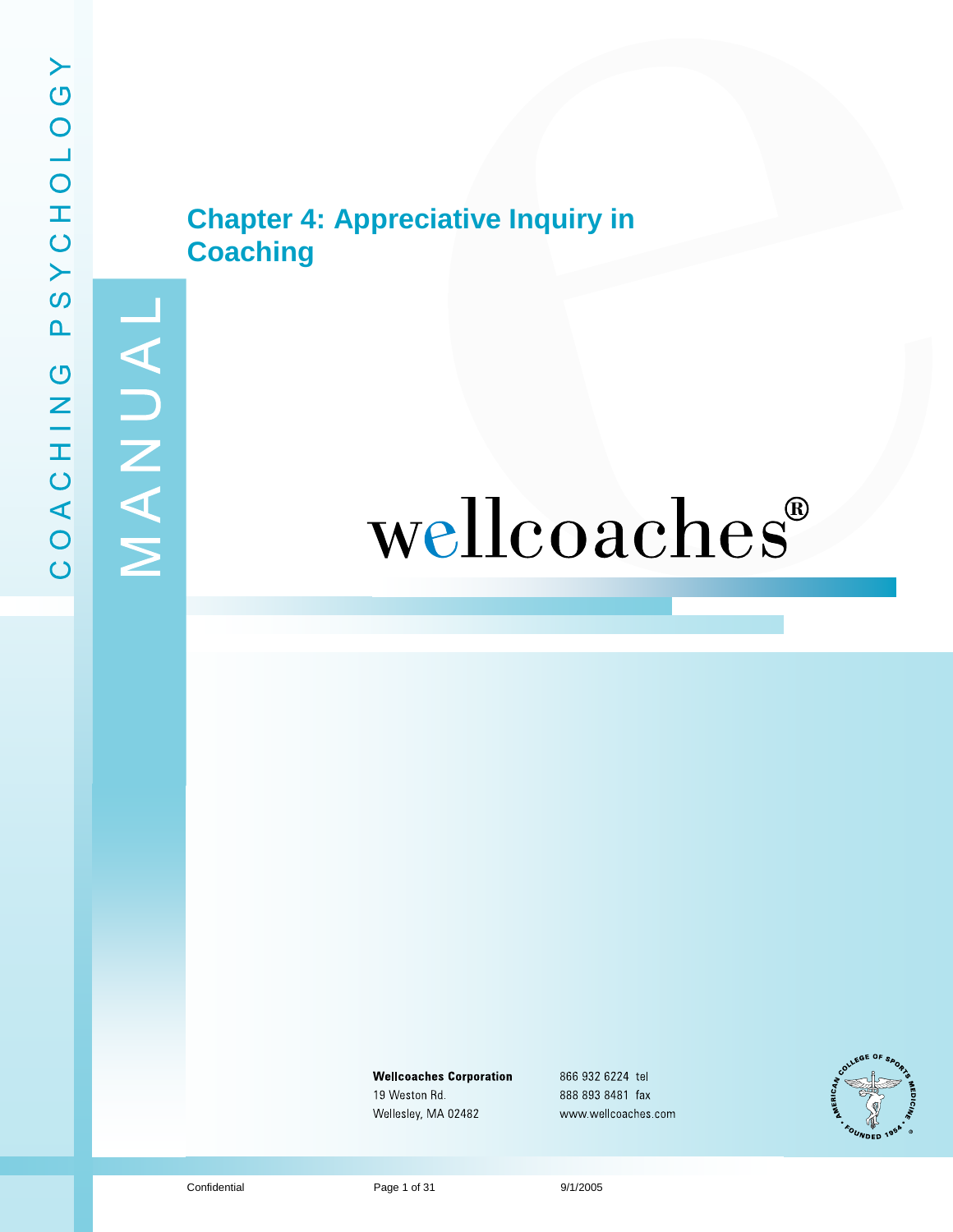#### **Chapter 4**

#### **Appreciative Inquiry in Coaching**

*"You are never given a wish without also being given the power to make it true." Richard Bach*

**Chapter Contributor:** Bob Tschannen-Moran

After reading this chapter, you will be able to:

- Name and discuss the five basic principles of Appreciative Inquiry (AI)
- Name and discuss each stage within the 5-D Cycle of AI
- Demonstrate facility with the Appreciative Inquiry Protocol
- Demonstrate the skill of positive reframing within a coaching conversation
- Use AI to facilitate the development of a client's positive vision (or desired future) within a coaching conversation
- Use AI to co-create goals and action plans in the service of that positive vision (or desired future) within a coaching conversation
- Keep coaching conversations light, interesting, and engaging
- Use AI to improve and transform the coaching relationship



MANUAL

 $\succ$  $\circ$  $\bigcirc$  $\Box$  $\overline{O}$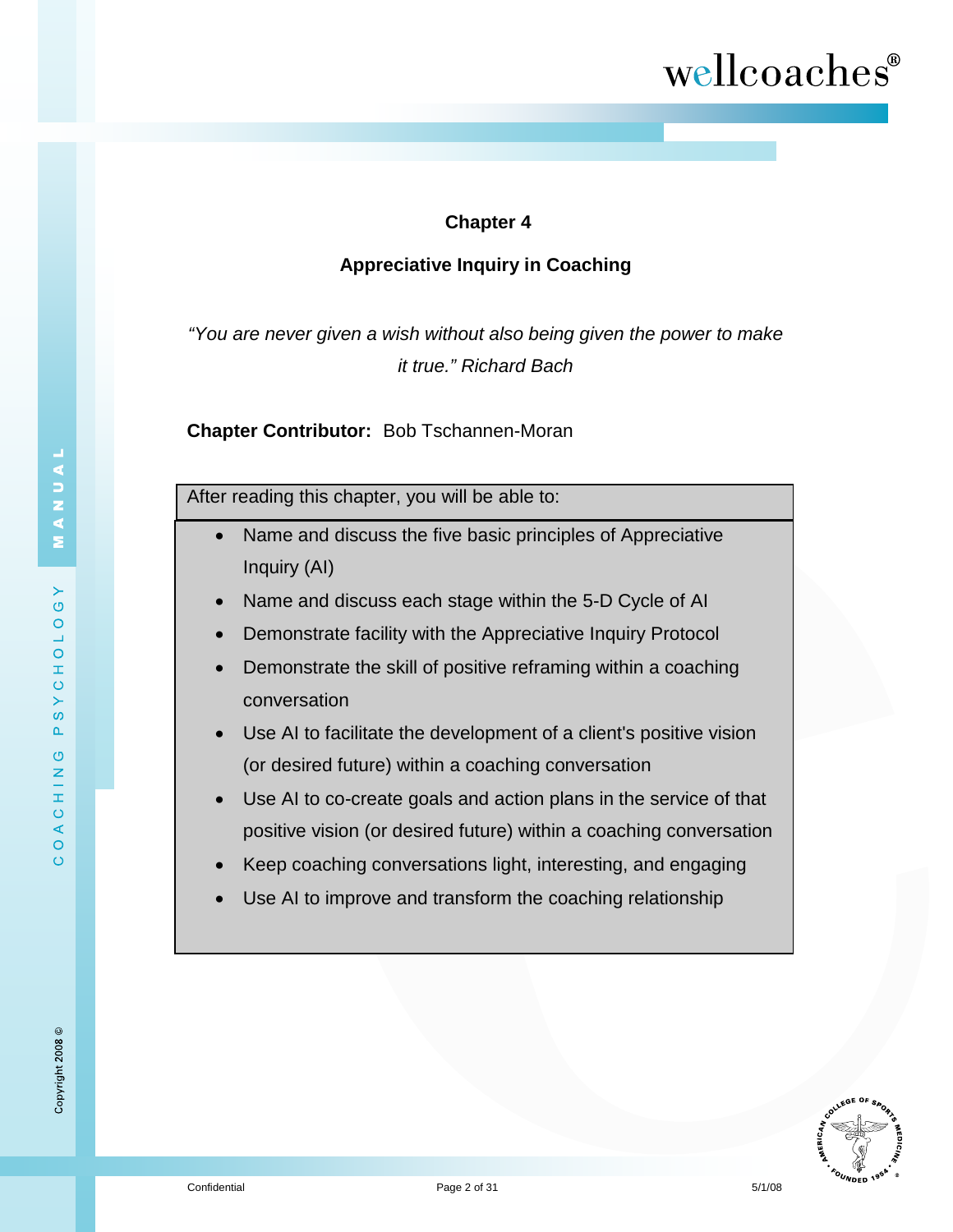### wellcoaches<sup>®</sup>

#### **THE FIVE BASIC PRINCIPLES OF AI**

Appreciative inquiry is a philosophy, as well as an approach for motivating change that focuses on exploring and amplifying strengths. AI was developed initially in the late 1980's as a transformational change process for organizations and groups by David Cooperrider and his colleagues in the Department of Organizational Behavior at the Weatherhead School of Management, Case Western Reserve University, Cleveland, Ohio, (Hammond, 1998, Cooperrider & Whitney, 2005, Whitney & Trosten-Bloom, 2003). It has since been adopted by many other disciplines, including positive psychology, sociology, and coaching, including health, fitness, and wellness coaching.

AI does not focus on weaknesses and problems to fix. Instead clients are encouraged to acknowledge strengths and imagine possibilities in order to rise above and outgrow their problems. Carl Jung, a 20<sup>th</sup> century psychiatrist and founder of analytical psychology, describes the process this way:

*"The greatest and most important problems of life are all in a certain sense insoluble…. They can never be solved, but only outgrown…. This 'outgrowing', as I formerly called it, on further experience was seen to consist in a new level of consciousness. Some higher or wider interest arose on the person's horizon, and through this widening of view, the insoluble problem lost its urgency. It was not solved logically in its own terms, but faded out when confronted with a new and stronger life-tendency."* (Jung, 1931, 1962, pp. 91f)



H,  $\circ$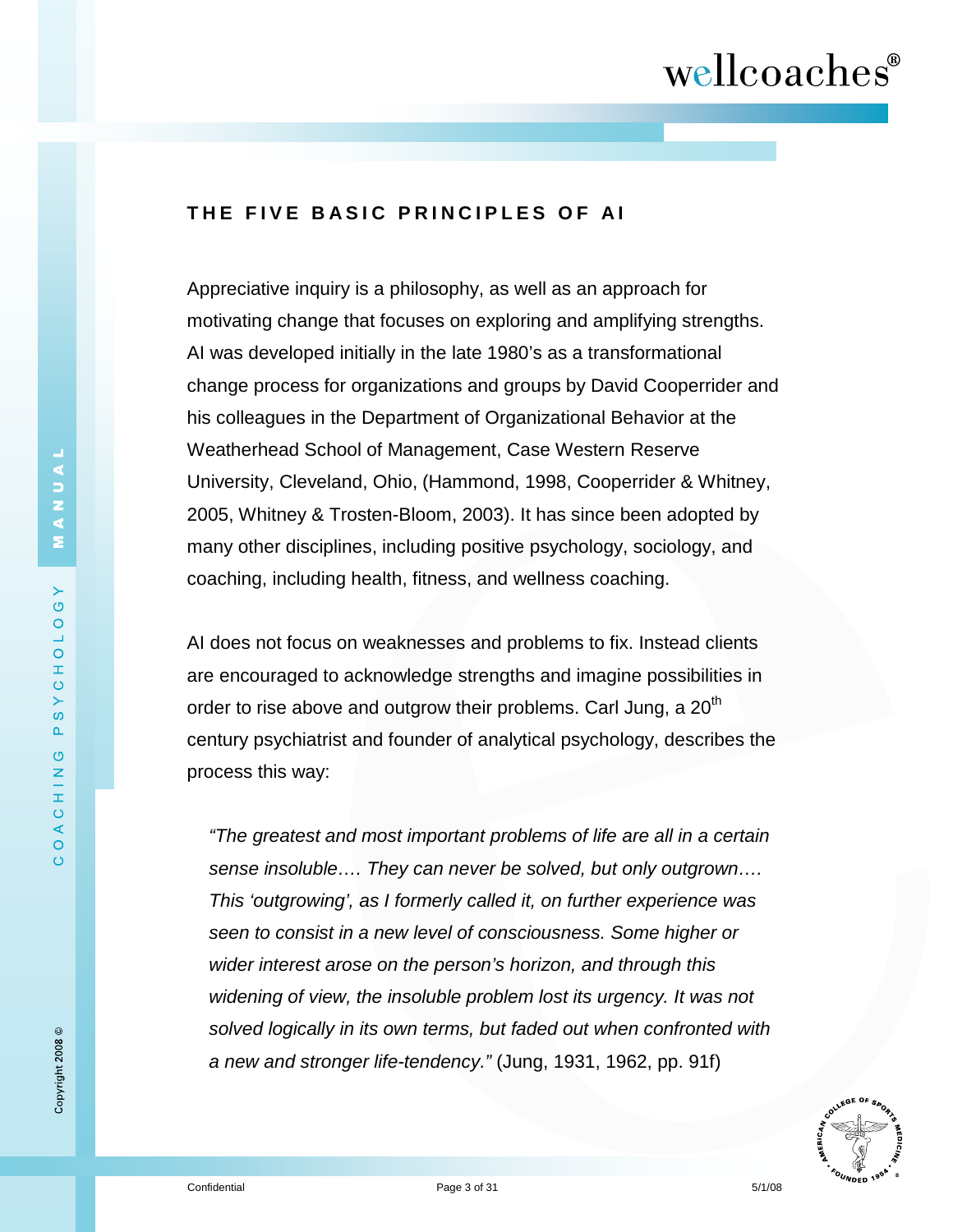#### FIVE PRINCIPLES OF AI

Building upon Jung's insights, Appreciative Inquiry offers five principles that undergird its practice

1. *The Positive Principle: Positive Actions & Outcomes stem from Positive Energy and Emotion*. The Positive Principle asserts that positive energy and emotion disrupt downward spirals, building the aspirations of people into a dynamic force for transformational change. Positive energy and emotion broaden thinking, expand awareness, increase abilities, build resiliency, offset negatives, generate new possibilities, and create an upward spiral of learning and growth.

*How do we get that?* By identifying, appreciating, and amplifying strengths, people go beyond problem solving to bold shifts forward. Demonstrating "why it's good to feel good," their actions become positively charged and positive outcomes are evoked (Frederickson, 2003).

The Positive Principle asserts that positive actions and outcomes stem from the unbalanced force generated by positive energy and emotion. Newton's first law of motion states that objects at rest tend to stay at rest while objects in motion tend to stay in motion--unless acted upon by an unbalanced force. Applying this law to human systems, the Positive Principle holds that the negative energy and emotion associated with identifying, analyzing, fixing or correcting weaknesses lacks sufficient force



 $\circ$ 

NANUAL

 $\geq$  $\circ$  $\bigcirc$ Ц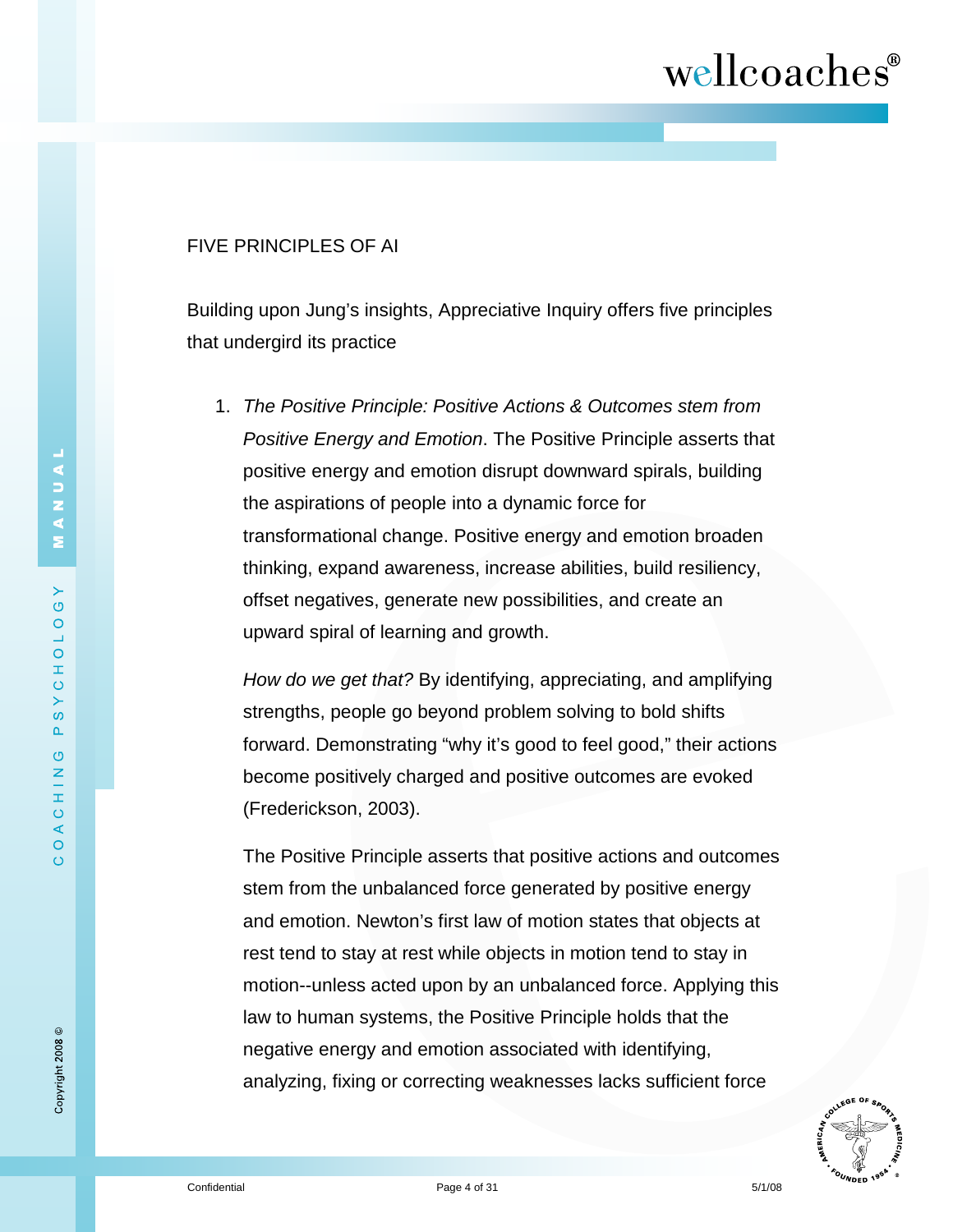### wellcoaches<sup>®</sup>

to transform systems and propel them in new directions. At best, such root-cause analyses will only correct the problems. At worst, they will cause a downward spiral.

2. *The Constructionist Principle: Positive Energy and Emotion stem from Positive Conversations and Interactions*. The Constructionist Principle asserts that positive energy and emotion are generated through positive conversations and interactions with people, leading to positive actions and outcomes.

*How do we get that?* Through our conversations and interactions with other people, we don't just interpret and understand the world of experience; we also create the reality in which we live. "Words create worlds" is the motto of AI in general and the Constructionist Principle in particular.

More than any of the other five principles, the Constructionist Principle makes clear the importance of the social context and environment in creating the present moment and changing future moments. Inner work and self-talk alone are not sufficient. Different environments generate different truths and different possibilities. They even generate different dimensions of individual experience. As Rosamund Stone Zander and Benjamin Zander (2000 p.12) summarize the Constructionist Principle: "It's all invented! So we might as well invent a story or framework of meaning that enhances our quality of life and the lives of those around us." We invent those stories and frameworks together, in conversation with others.



MANUAL

 $\geq$  $\circ$  $\circ$ Ц  $\overline{O}$ H,  $\circ$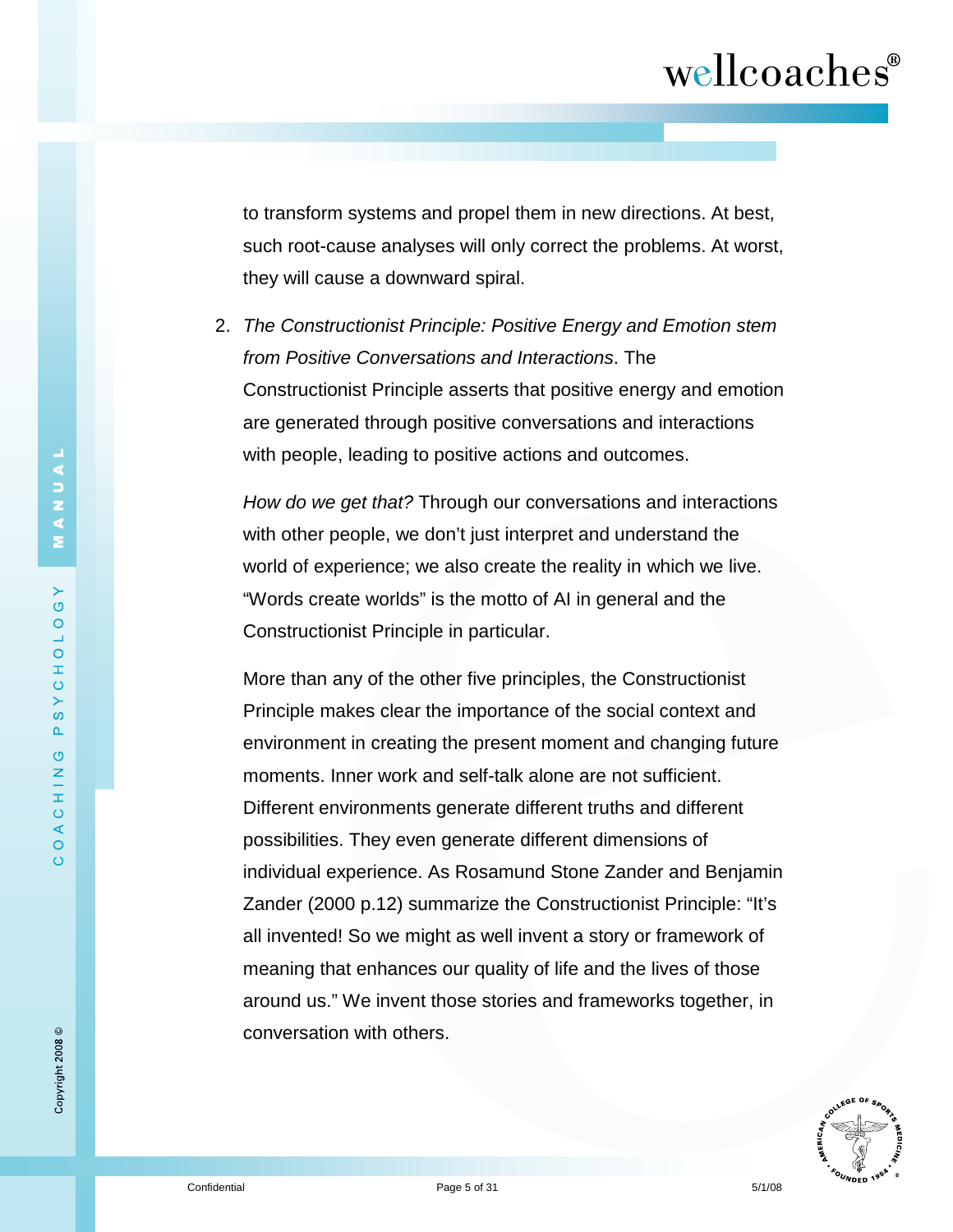*3. The Simultaneity Principle: Positive Conversations and Interactions stem from Positive Questions and Reflections*. The Simultaneity Principle makes the following, astonishing claim: conversations and interactions become positive the instant we ask a positive question, tell a positive story, or share a positive reflection. Positive questions and reflections are themselves the change we seek. They are not just a prelude to change; they are change. They don't just begin a process that leads to a positive future. Rather, they simultaneously create a positive present.

*How do we get that?* By shifting our conversations and interactions in a positive direction, we simultaneously create a positive present. These positive conversations create the worlds in which we live and work.

Our questions and reflections are fateful. "There are no 'neutral' questions," writes Jacqueline Bascobert Kelm (2005, p. 54). "Every inquiry takes us somewhere, even if it is back to what we originally believed. Inhabiting this spirit of wonder can transform our lives, and the unconditional positive question is one of the greatest tools we have to this end."

*4. The Anticipatory Principle: Positive Questions and Reflections stem from Positive Anticipation of the Future*. The Anticipatory Principle asserts that when we anticipate a positive future, everything tilts in that direction. Positive anticipation of the future is a proleptic force that energizes the present.

The word prolepsis literally means "a forward look." The Anticipatory Principle asserts that it takes a specific, positive

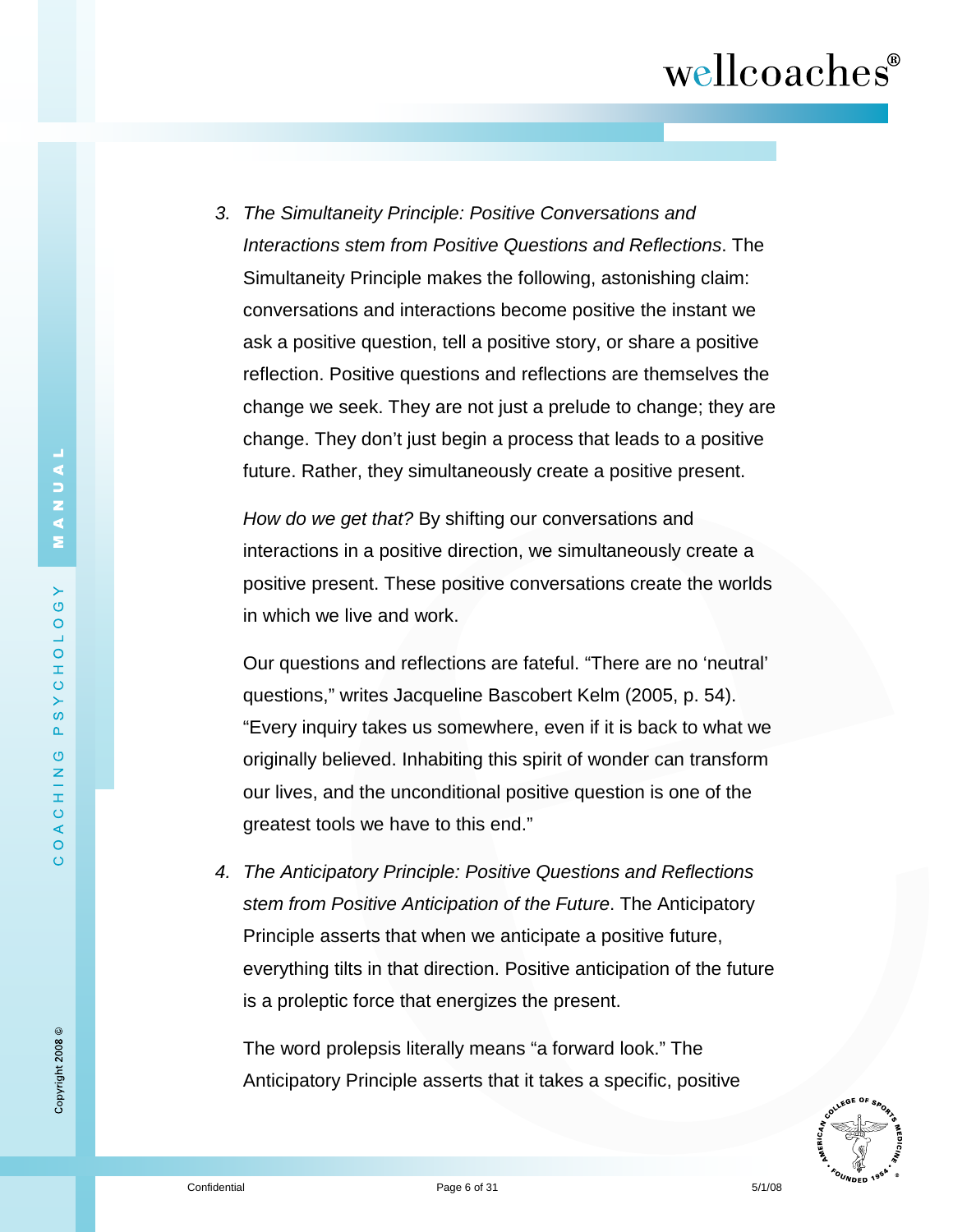image of the future in order to impact the dynamics of the present. The more concrete and real the image, the more yearning and movement it creates. According to Warren Bennis and Burt Nanus "Vision is a target that beckons" (1985, p. 89). Margaret Wheatley describes vision as a field (1999, pp. 53ff). As such, it is "a power, not a place, an influence, not a destination." It is best served, then, by imbuing the present with "visionary messages matched by visionary behaviors." Anticipation becomes the hallmark and herald of change.

*How do we get that?* Equipped with a glimpse of what things look like at their very best, we become more creative, resourceful, and resilient, finding ways to make things happen. Our questions and reflections flow from the outlook we hold. In the absence of hope, it's hard to seek out what we want, much less celebrate what we get.

5. *The Poetic Principle: Positive Anticipation of the Future stems from Positive Attention in the Present*. The Poetic Principle asserts that the more we attend to the positive dimensions of the present moment, the more positive will be our intentions for future moments. When we focus on problems, we get more problems. When we focus on possibilities, we get more possibilities.

*How do we get that?* By seeing and attending to life's poetry, we become inspired. It's not that problems disappear. Rather, other things become more important. That's because we get more of what we focus on. Life's poetry evolves into a spiral of positive imagination.



MANUAL

 $\geq$  $\circ$  $\bigcirc$ Ц  $\overline{O}$ H,  $\circ$  $\succ$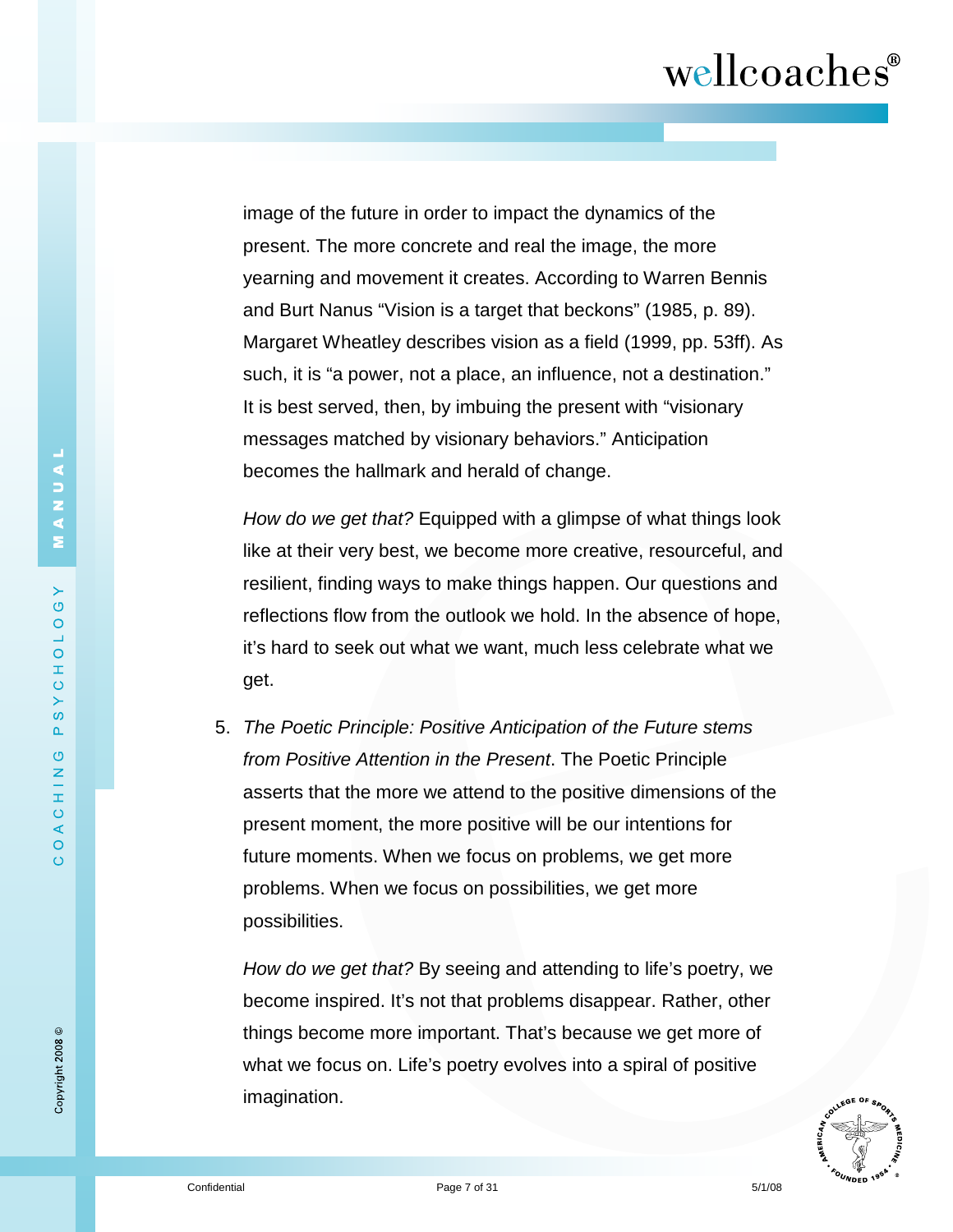Forming the base of a pyramid, upon which all the other principles are built (see below), the Poetic Principle connects hope with mindfulness, and intention with attention. Becoming mindful of what adds richness, texture, depth, beauty, significance, and energy to life awakens us to life's magnificent potential. It's as though life becomes a work of great poetry, filled with hopeful meaning and forward movement toward positive growth and change.

David Whyte captures the heart of this Principle, and of all the AI Principles, in his poem, "Loaves and Fishes" (1997, p. 88):

This is not the age of information. This is *not* the age of information. Forget the news and the radio and the blurred screen. This is the time of loaves and fishes. People are hungry, and one good word is bread for a thousand.



MANUAL

 $\succ$  $\circ$  $\bigcirc$  $\Box$  $\overline{O}$ H,  $\circ$  $\succ$  $\omega$  $\Delta$  $\circ$  $\mathsf{z}$ Ì,  $\circ$  $\prec$  $\circ$  $\circ$ 

Copyright 2008 ©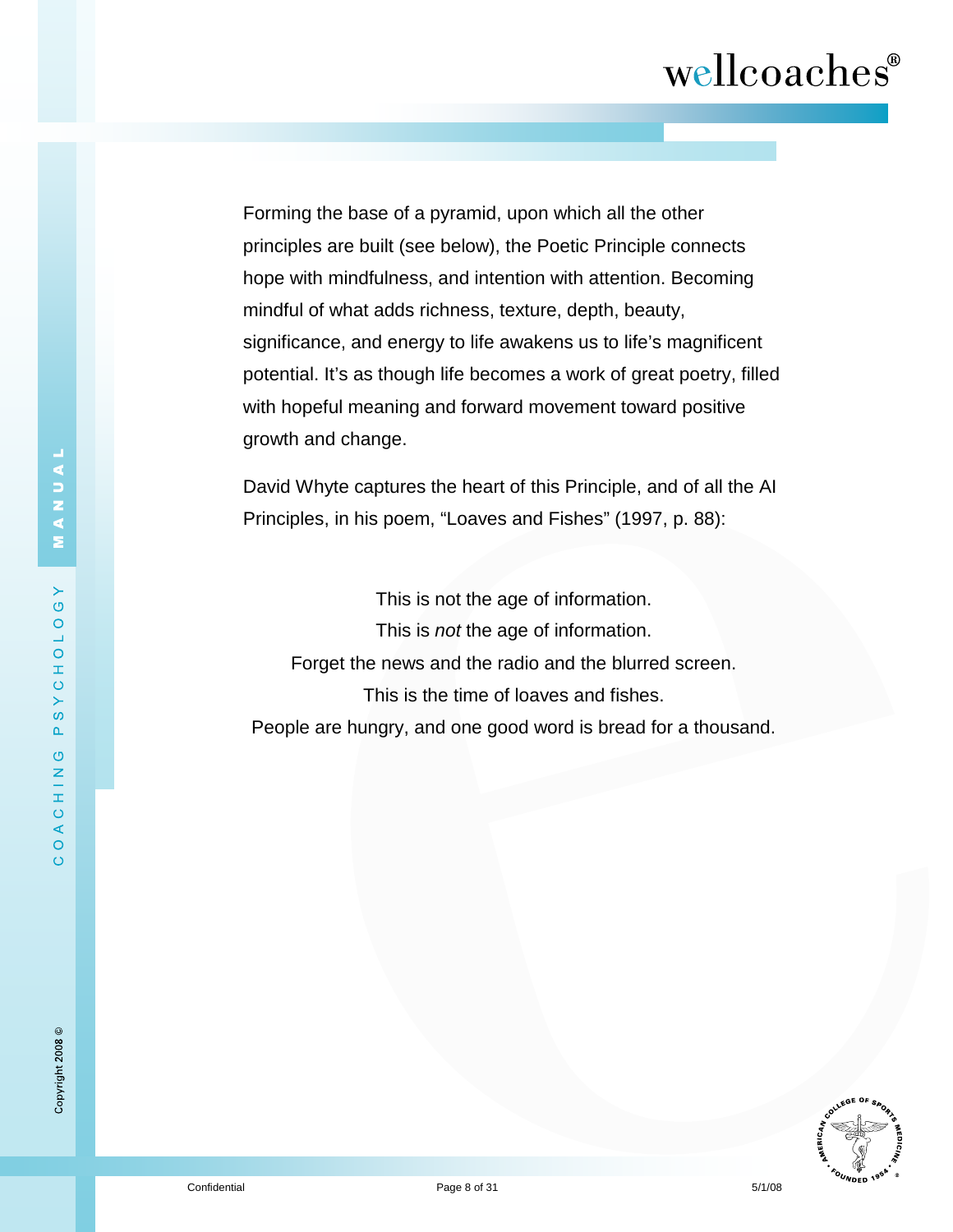### wellcoaches<sup>®</sup>

The image of a pyramid illustrates how these principles are related to each other and work together to generate positive actions and outcomes (Figure1).



#### **THE 5 - D CYCLE OF AI**

The five AI Principles have resulted in the development of a transformational change process that works with large groups, as well as with individuals. Although the process has been described in various ways, the 5-D Cycle (Define-Discover-Dream-Design-Destiny) is the most common and easily remembered (Watkins & Mohr, 2001).

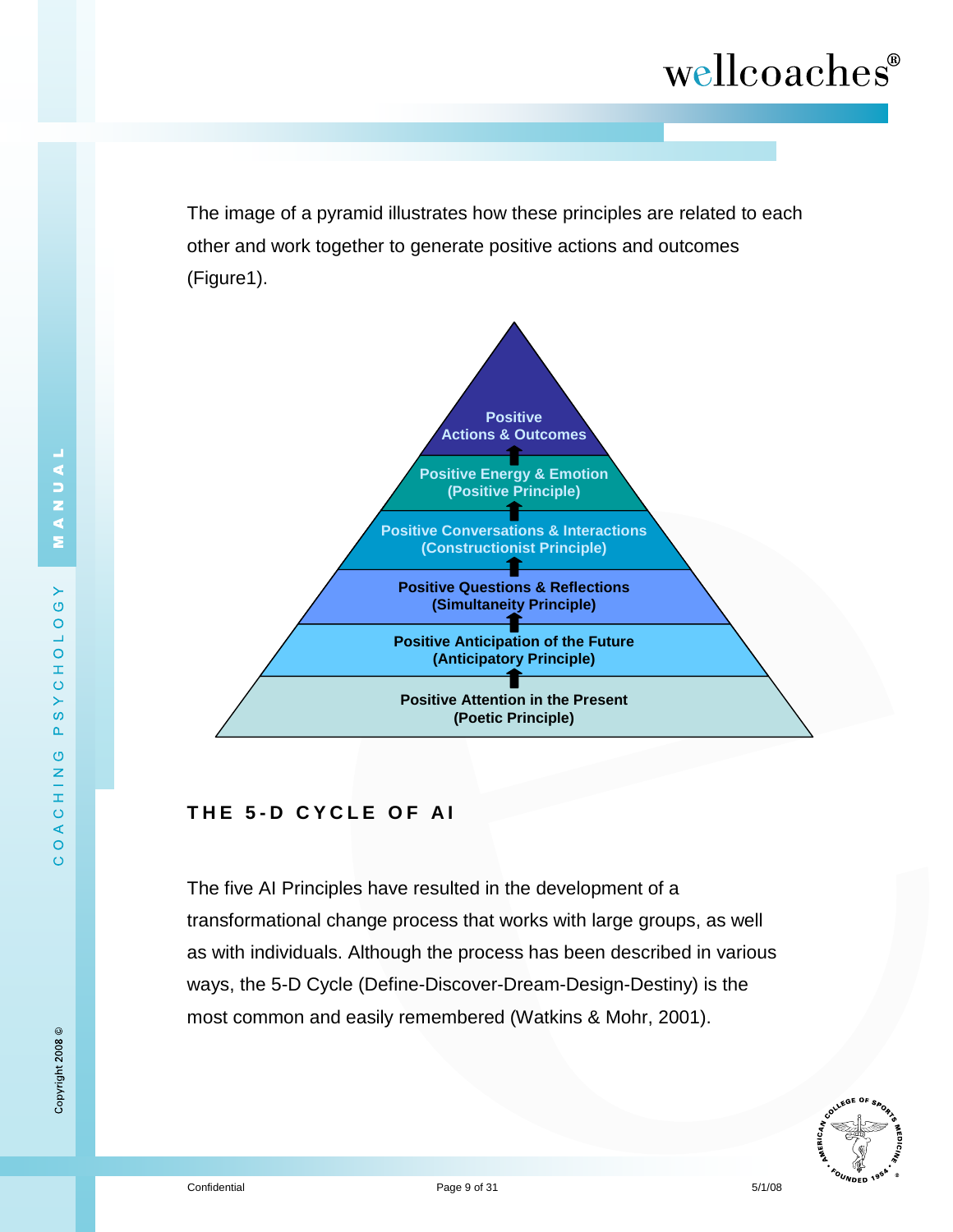1. *Define*. The process starts by securing an agreement between coach and client as to what the client wants to learn (topic choice) and how the client wants to learn it (method choice). The effectiveness of the AI process depends upon the agreement being both clear and appropriate.

#### IMPORTANT

Some people may not be ready, willing, or able to implement a strengths-based approach to transformational change. Get a sense of this by noticing how much they want to talk about their problems and their pains. Express empathy (see Chapter 5) to move the conversation forward. In the absence of forward movement, after a reasonable amount of time, clients may do better with a therapist or counselor.

2. *Discover*. Once the learning agreement is clear, the next step is to assist clients in discovering promising examples of their desired outcomes, both past and present. AI makes the assumption that, in every person's life and situation, some things are always working, even though they may be buried and need to be unearthed. Life-giving examples, images, and stories that support the learning agreement can always be discovered.

To facilitate the discovery process, AI has developed an Appreciative Interview Protocol that can be adapted and used by coaches at any point during the coaching process. It is particularly effective when clients are discouraged or stuck. The Protocol includes four discoveries:



MANUAL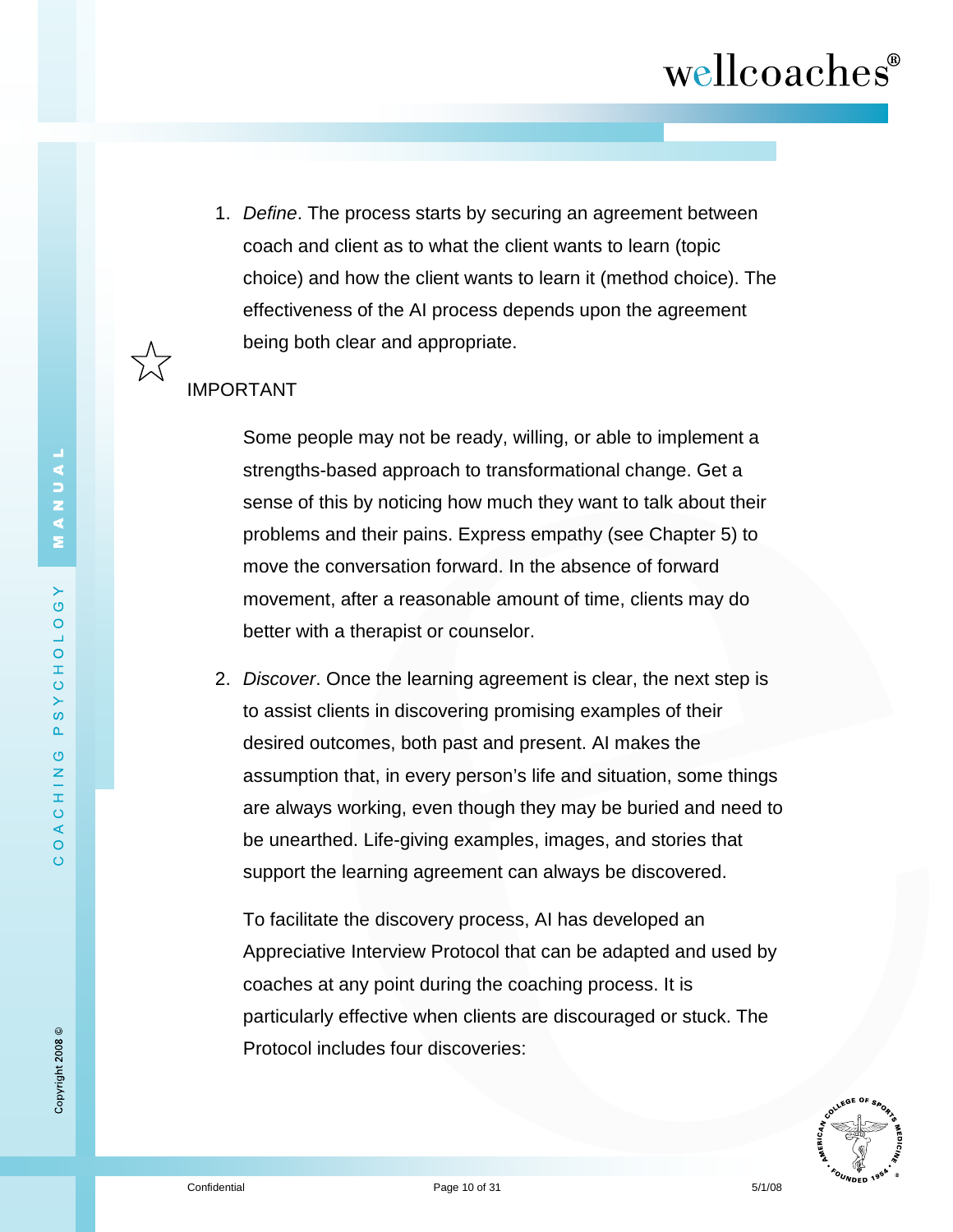- *Best Experience*. "Tell me about your best experience with this area of your wellness, a time when you felt most alive and engaged. What made it so exciting? Who was there? Describe the experience in detail."
- *Core Values*. "Tell me about the things you value most deeply, things about yourself, your relationships, and your work. Without being modest, who are you when you are at your best?"
- *Generative Conditions*. "Tell me about the core, life-giving factors in your experience. What are the key ingredients, both internal and external, that enable you to be at your best and to have fun?"
- *Three Wishes*. "Tell me about your hopes and dreams for the future. If you found a magic lamp and a genie were to grant you three wishes, what would they be?"

The purpose of these discoveries is to strengthen the energy and self-efficacy of clients through the vivid reconnaissance of mastery experiences. The more direct, personal, and relevant the mastery experiences the greater their impact on a client's motivation for and approach to change.

#### IMPORTANT

The Discovery phase of AI can be viewed as the most important phase. It elevates self-confidence and lays the foundation for all that follows. That's why it's so important to not rush through the discovery process in order to get to goal setting. The Simultaneity



Ì,  $\circ$ ⋖  $\circ$  $\circ$ 

Copyright 2008 ©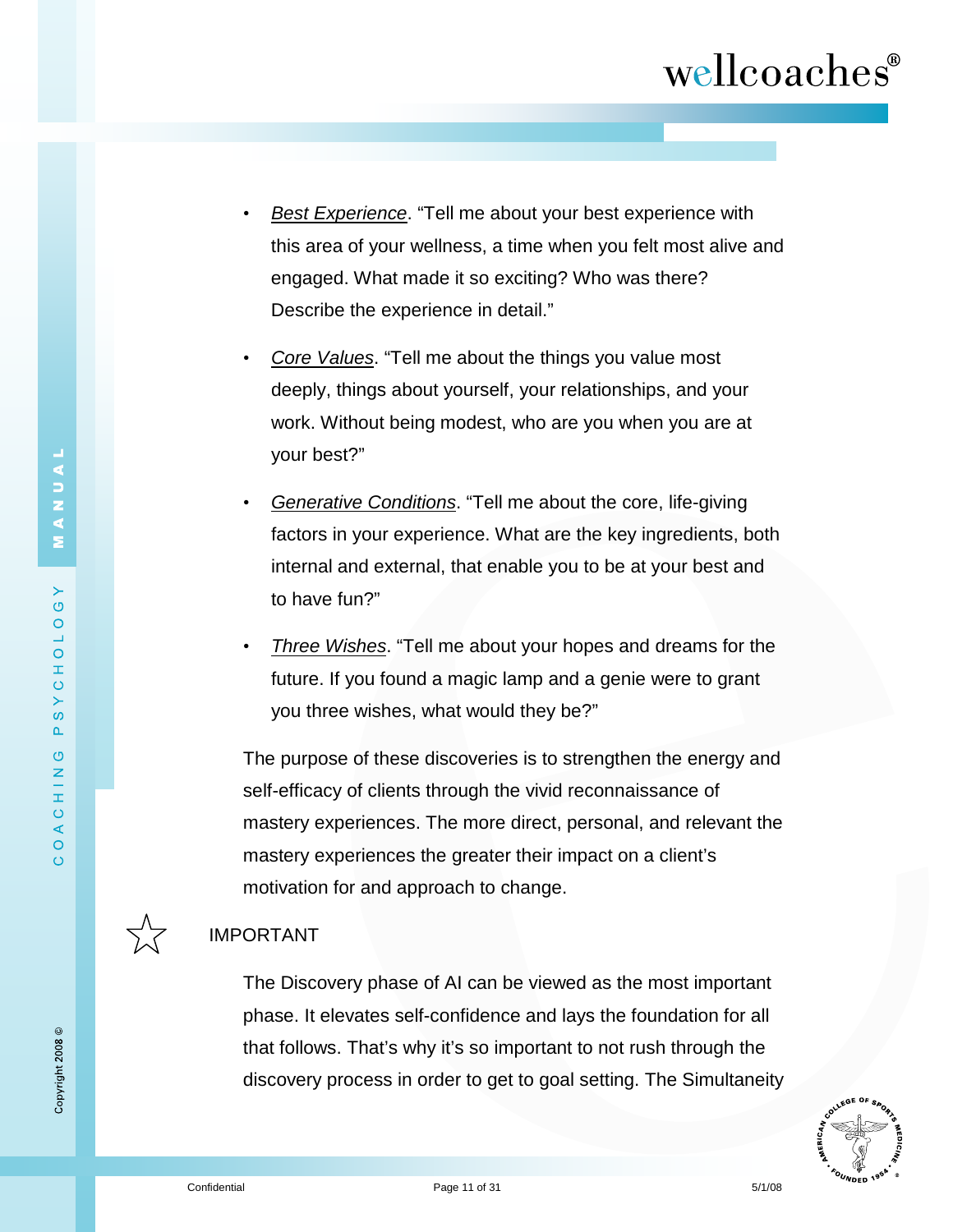### wellcoaches<sup>®</sup>

Principle makes clear that asking appreciative questions is not a prelude to the work of coaching; it is the work of coaching. Inquiry into what happens when we function at our best is transformational in and of itself. It not only forms the basis for change, it is the change we seek.

3. *Dream*. Once clients have discovered the best of "what is," it is time to help them envision the best of "what might be." The discoveries of the last phase are utilized to create a dream that is grounded in the client's history, as it expands the client's potential. Moving beyond the level of three magical wishes to the level of realistic, yet provocative, propositions about the future, the dream will be even larger than the client would otherwise have imagined without the discovery phase having been done.

In the dream-making process, AI encourages the use of both leftbrain and right-brain activities. The Poetic Principle goes beyond the limitations of analysis by utilizing stories, narratives, metaphors, and images to make dreams come alive.

Several considerations impact the dream-making process. The first is the question of a calling: What is life calling our client to be? The second is the question of energy: What possibilities generate excitement for our client? The third is the question of support: What is the positive core that supports our client?

When the dream becomes a target that beckons and an anticipatory field that surrounds and supports a client's best self, it is time to move on to design.



H,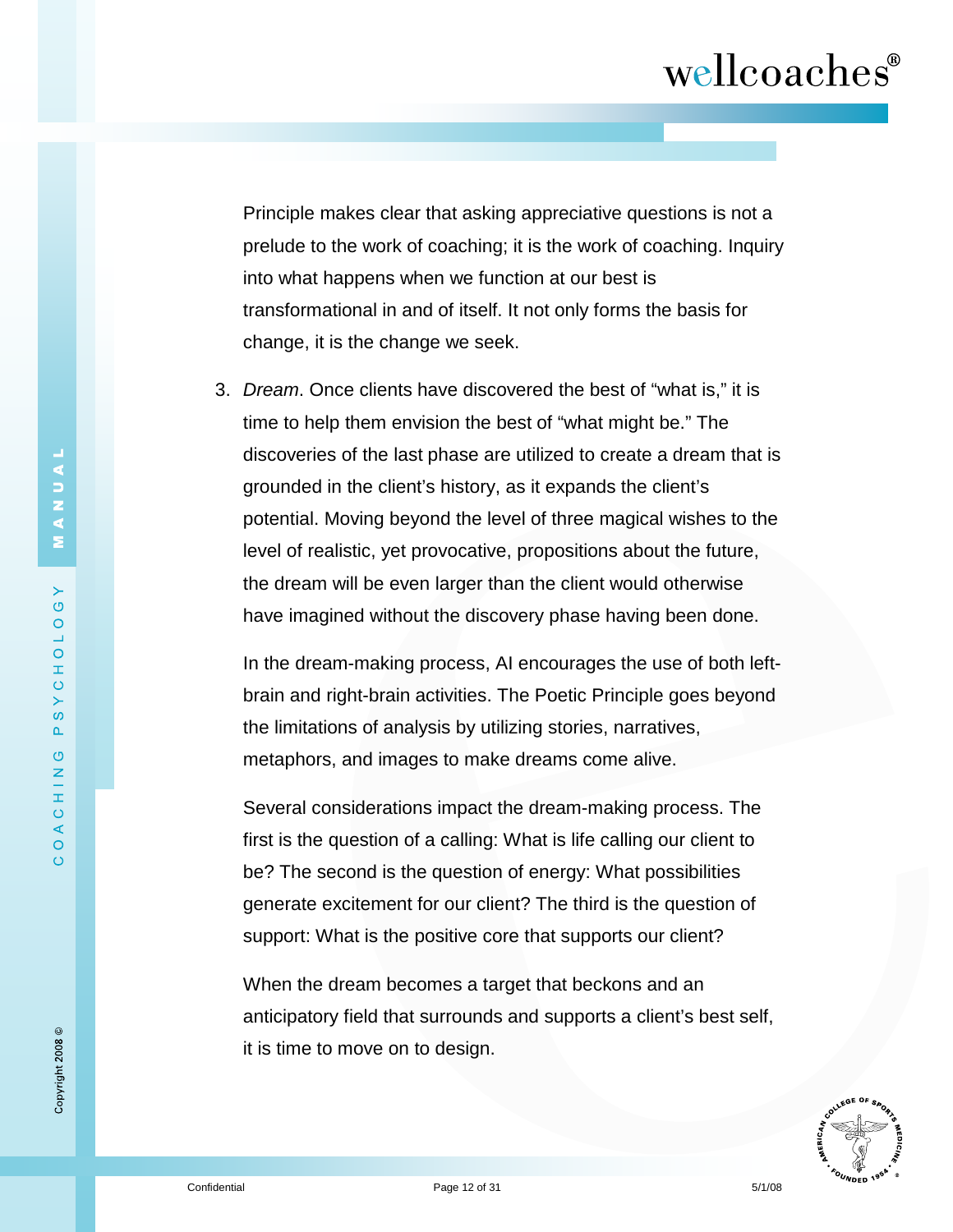4. *Design*. The design phase of the AI process gives the dream legs by working to align the client's infrastructure with the dream. Clients are asked to make proposals and set goals as to how the dream would manifest itself in terms of habits, procedures, systems, technology, roles, resources, relationships, finances, structures, and stakeholders. What would shift if the client's infrastructure were aligned with the dream? Describing those shifts in detail is the fundamental work of the design phase.

It is important to make the design phase as detailed and personal as possible. Encouraging clients to make commitments, offers, and requests with a close horizon, say one to two weeks, is relevant to both this and the final phase of the process.

- Commitments represent actions that clients promise to take in response to the requests of others.
- Offers represent actions that clients volunteer to take.
- Requests represent actions that clients seek from others in order to successfully implement the design.
- 5. *Destiny*. The purpose of Appreciative Inquiry is to elevate both the energy and self-efficacy of clients, in order to assist them in realizing their destiny. It is not just a feel-good process. It is also an action process that makes dreams come true – and makes dreaming intrinsic to the client's way of being in the world. By developing an "appreciative eye," clients learn to make the 5-D Cycle their preferred approach to problems and opportunities in order to fulfill their destiny. They learn to continuously innovate their way to ever higher levels of performance and life satisfaction.



 $\overline{O}$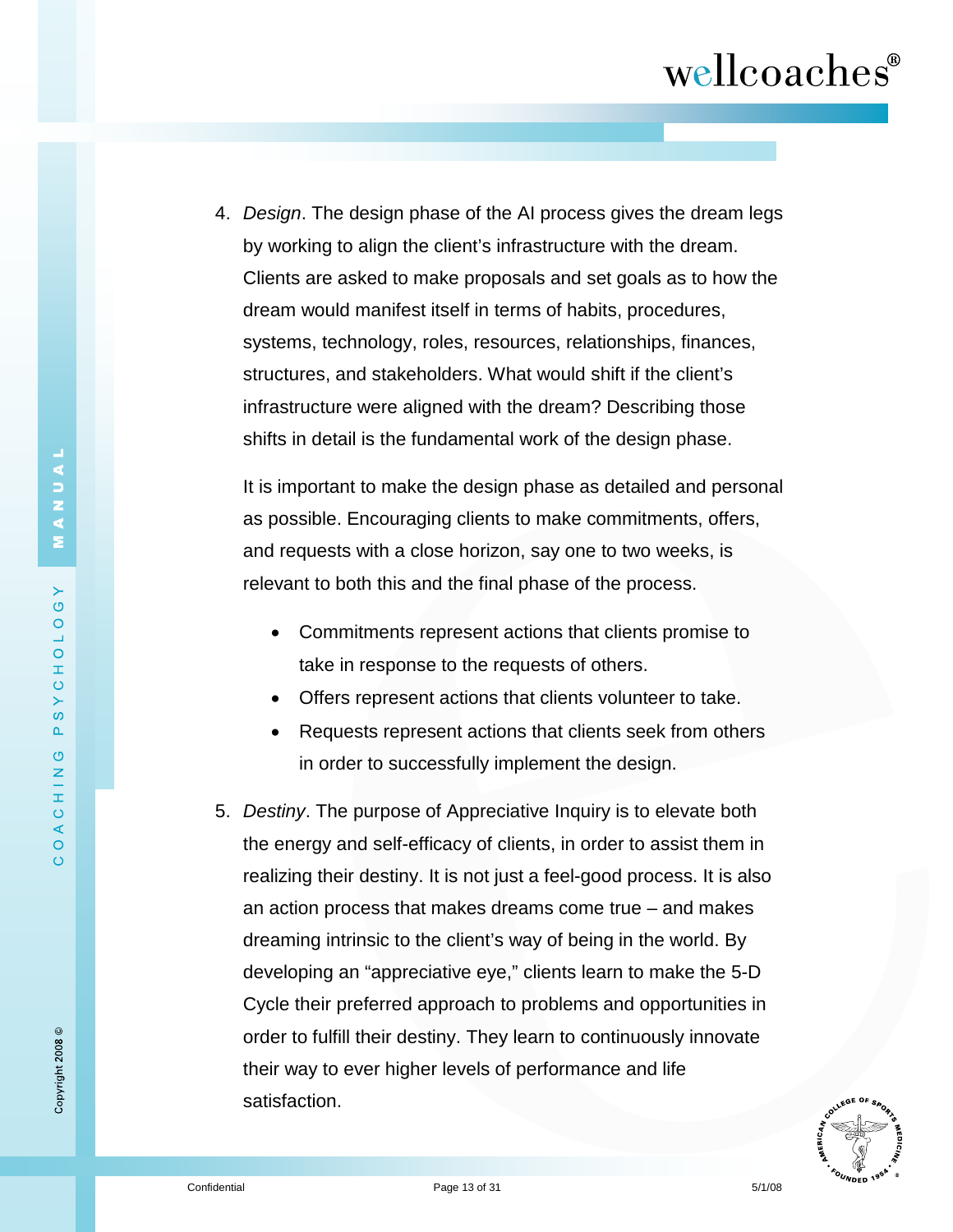#### IN SUMMARY

AI is a valuable tool for energizing, motivating, and mobilizing a client toward behavior change. It starts with the presumption that anything is possible (the Constructionist Principle) and then employs a methodology (the 5-D Cycle) to help clients make it happen, thus elevating both self-esteem and self-efficacy. The increases in selfesteem and self-efficacy lead naturally to the dream, design, and destiny phases. When done correctly, the mounting energy and motivation for change generated by the discovery phase of the AI process are palpable. The anticipatory consideration of best experiences, core values, generative conditions, and heartfelt wishes, through a vivid investigation of past and present, increases the client's readiness, willingness, and ability to move forward into the future. "Now what?" and "How do we get going?" are the operative questions of the later phases. AI generates an expansive, upward spiral that enables clients to successfully mount the behavior change pyramid (see Chapter 3). By going through the Cycle multiple times, clients and coaches create dreams and designs beyond those initially imagined possible.

AI emphasizes life-giving experiences, core values, generative conditions, and heartfelt wishes as it energizes people and organizations to learn to make new contributions and to express new ways of being in the world. That is the stuff of destiny. The challenge is to enable clients not only to deliver on their promises, but also to go beyond them. This happens when clients learn to experiment, innovate, and improvise, so that they can take bigger, bolder, and better actions in



 $\bigcirc$ Ц  $\overline{O}$ H,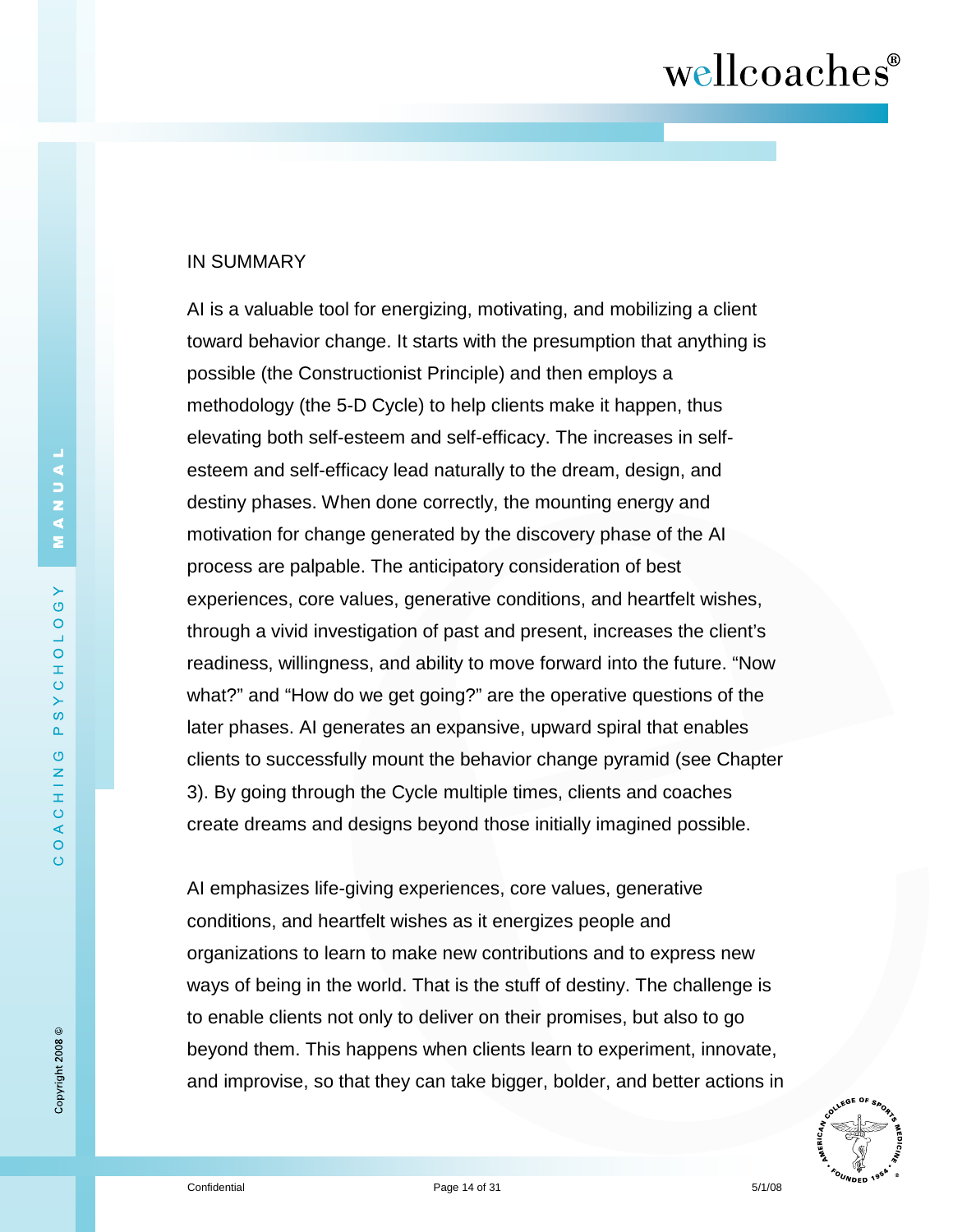the service of their dreams. Designs require continuous learning, dialogue, and updating in order to be fulfilled and fulfilling (Figure 2).

The following diagram illustrates how the 5-D Cycle of AI generates a spiral dynamic of transformational change around a positive core:



#### **Using Appreciative Inquiry in Coaching**

The Appreciative Interview Protocol is a great place to start, especially when clients do not have a clear focus. It can kindle the embers of desire until the fire is burning bright. It can also support specific client



 $\mathsf{z}$ Ŧ,  $\circ$  $\prec$  $\circ$  $\circ$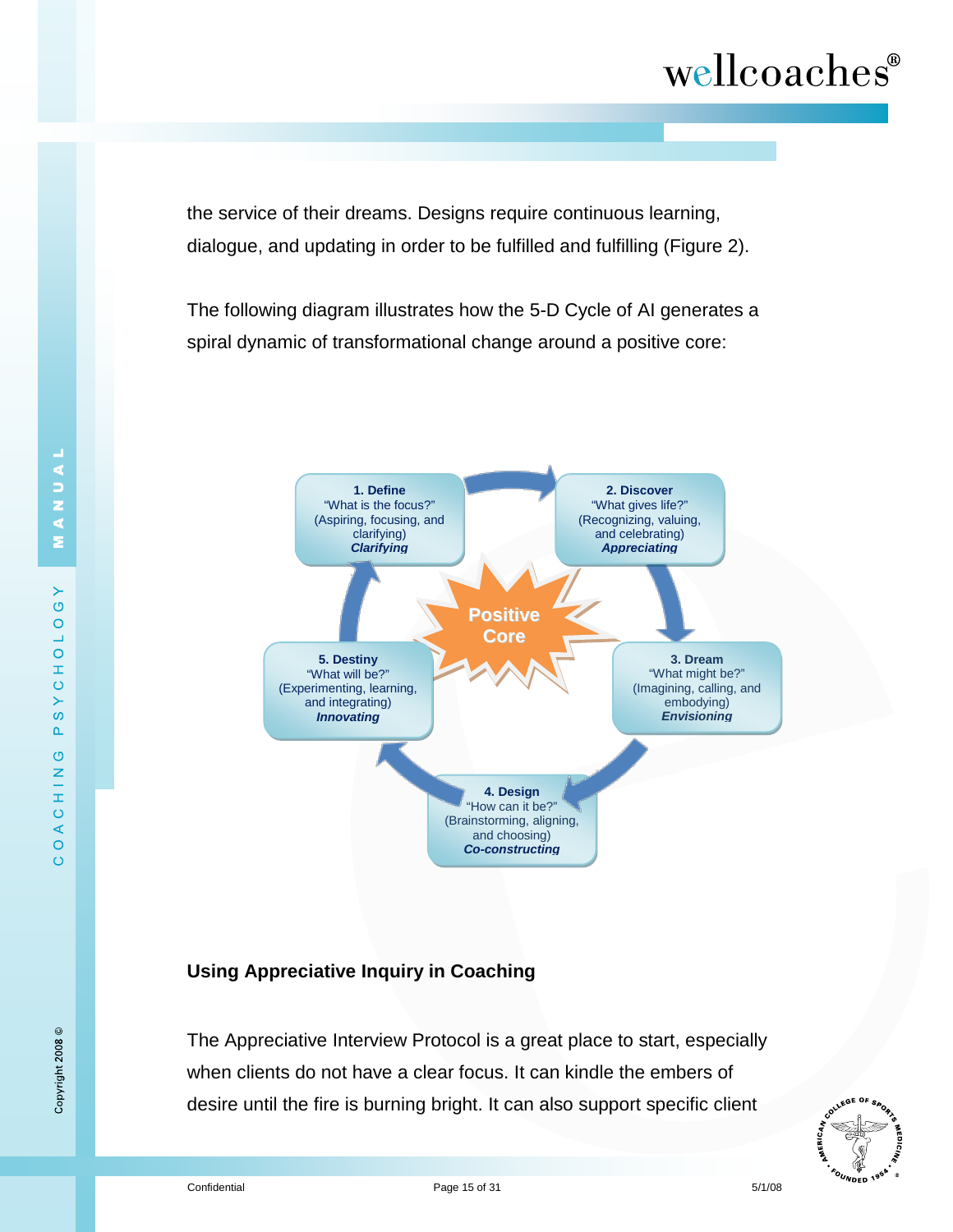learning and development. For example, instead of asking clients for a generic best-experience story related to health and wellness, ask them for a best-experience story that is specifically related to their positive vision (or desired future). Such targeted learning from a positive frame can dramatically accelerate the behavior-change process.

AI can be used week after week in coaching conversations, since people always have new experiences, values, conditions, and wishes to talk about. Instead of starting a coaching call by asking, "So how did it go since the last time we met?" ask a more positive opening question that utilizes AI, such as, "So what was your best experience (or your best learning experience) since the last time we met?" The coach may change the time frame or shift the focus, but should always stay in a positive frame (New & Rich-New, 2003).

#### IMPORTANT

Even when people bring seemingly intractable problems to the coaching conversation, it is important to help them look at things through an appreciative frame and a fascinating light. All situations have beauty and value, no matter how difficult. "Tell me a story about the best experience you have had dealing with such problems in the past," is an example of a way to reframe deficits into assets. Such stories assist clients in remembering that their lives are not problems to be solved but mysteries to be lived, and can instantly their marshal client concentration and energy.



 $\succ$  $\omega$  $\mathbf{a}$  $\overline{O}$ Z Ŧ,  $\circ$  $\prec$  $\circ$  $\circ$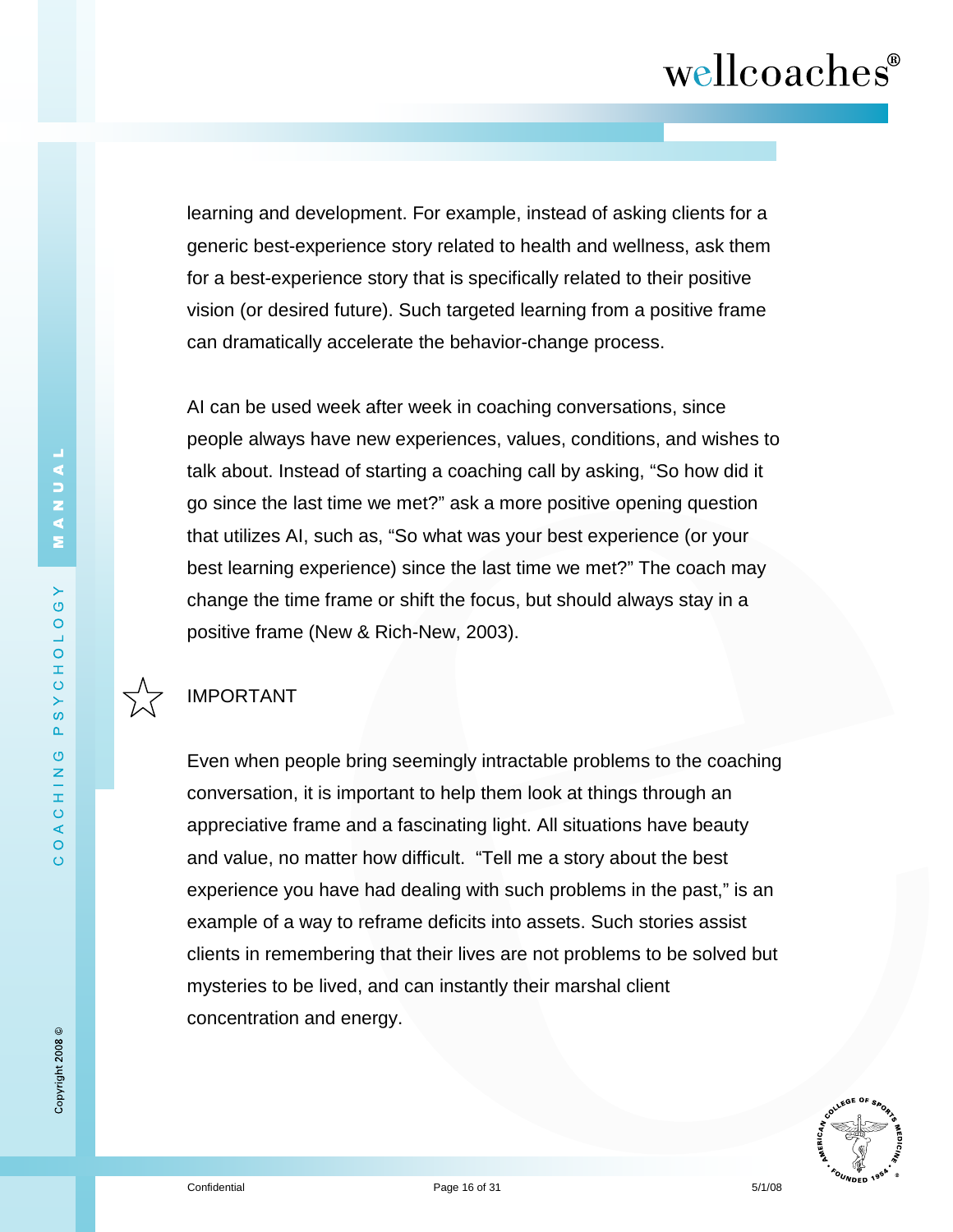Although coaching is important, serious work, the successful coach keeps the process light and fun. The principles and practices of AI allow coaches to do just that. The coach who endeavors to stay positive, anticipate greatness, reframe reality, evoke insight, and share stories (the five principles), enables clients to experience coaching as bringing out the best in them, rather than the worst. Through the processes of defining ambitions, discovering strengths, dreaming possibilities, designing strategies, and delivering the goods (the five practices), both coach and client alike have their spirits energized and lifted. The issues may be weighty, but the process of AI can lighten the load in the course of moving forward. Using humor, laughter, and playfulness in AI energizes the behavior-change process so that solutions expand in scope, sustainability, and effectiveness.

AI requires clients to utilize a mixture of left-brain / analytic activities and right-brain / creative activities. It is not enough to encourage clients to identify and commit to SMART goals (goals that are Specific, Measurable, Actionable, Realistic, and Time-lined see Chapter 8). No matter how well-crafted the strategy, a purely analytic approach will fail if it is not supplemented by a process that engages the client's heart and stirs the client's imagination. SMART goals must also be compelling goals.

To this end, AI encourages clients to be creative by imagining, articulating, and designing their dreams for the future. Clients can use pictures, images, metaphors, art, movement, music, and/or stories (the Poetic Principle). The more creative the dreams the better, when it comes to making the case and generating the energy for change.



MANUAL  $\succ$  $\circ$  $\circ$ Ц  $\overline{O}$ H,  $\circ$  $\succ$  $\omega$  $\mathbf{a}$  $\overline{O}$ 

> Z Ŧ,  $\circ$  $\prec$  $\circ$  $\circ$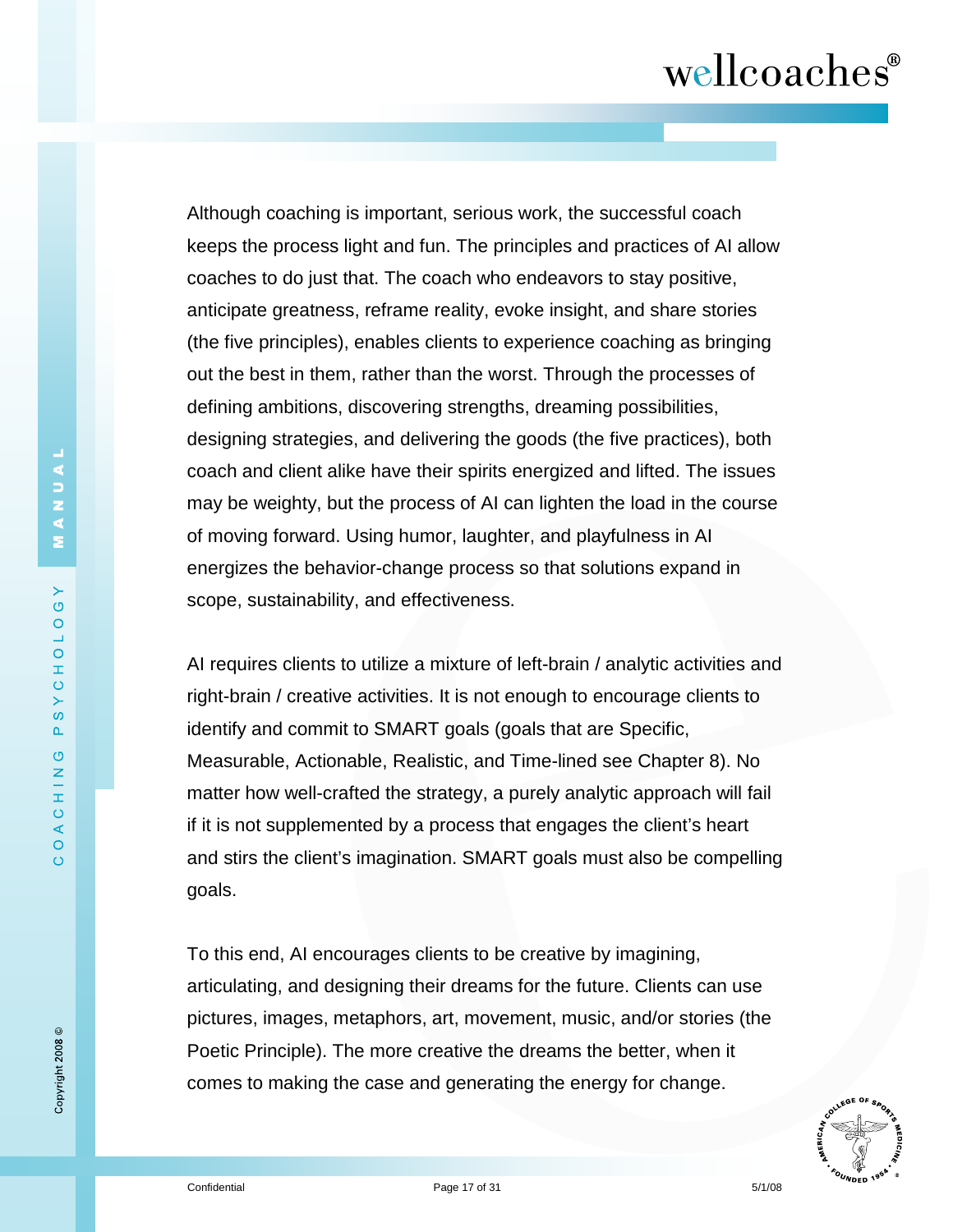Clients often enjoy the invitation to use their whole selves in the development of their dreams and designs for the future. There is no end to what they will come up with once they have the permission and encouragement to get creative (e.g. changing body position, drawing pictures, modeling clay, standing on tables, stepping over lines, writing poetry, ringing bells, singing songs, stretching muscles, controlling breath, telling stories, shouting affirmations, imagining visualizations).

Creative techniques can be introduced on the telephone, as well as in person.

#### IMPORTANT

If we coach without paying attention to the larger dynamics, we are coaching less than half the situation. AI avoids such fragmented interventions by recognizing the totality of the whole. For example, one of the more impactful consequences of the Constructionist Principle for coaching is in the area of self-improvement. People do not change by themselves, solely from the inside out. Rather, change also happens from the outside in, as we engage in conversation with others. Because self-improvement is influenced by relationships, it's very important to use AI to open up the conversation to include environments, systems, communities, organizations, networks, movements, relationships, processes, policies, practices, structures, and resources.

It is tempting to think that the outcome of using AI in coaching is a clear plan with detailed next steps. While that is often the case, it is not the



 $\circ$  $\prec$  $\circ$  $\circ$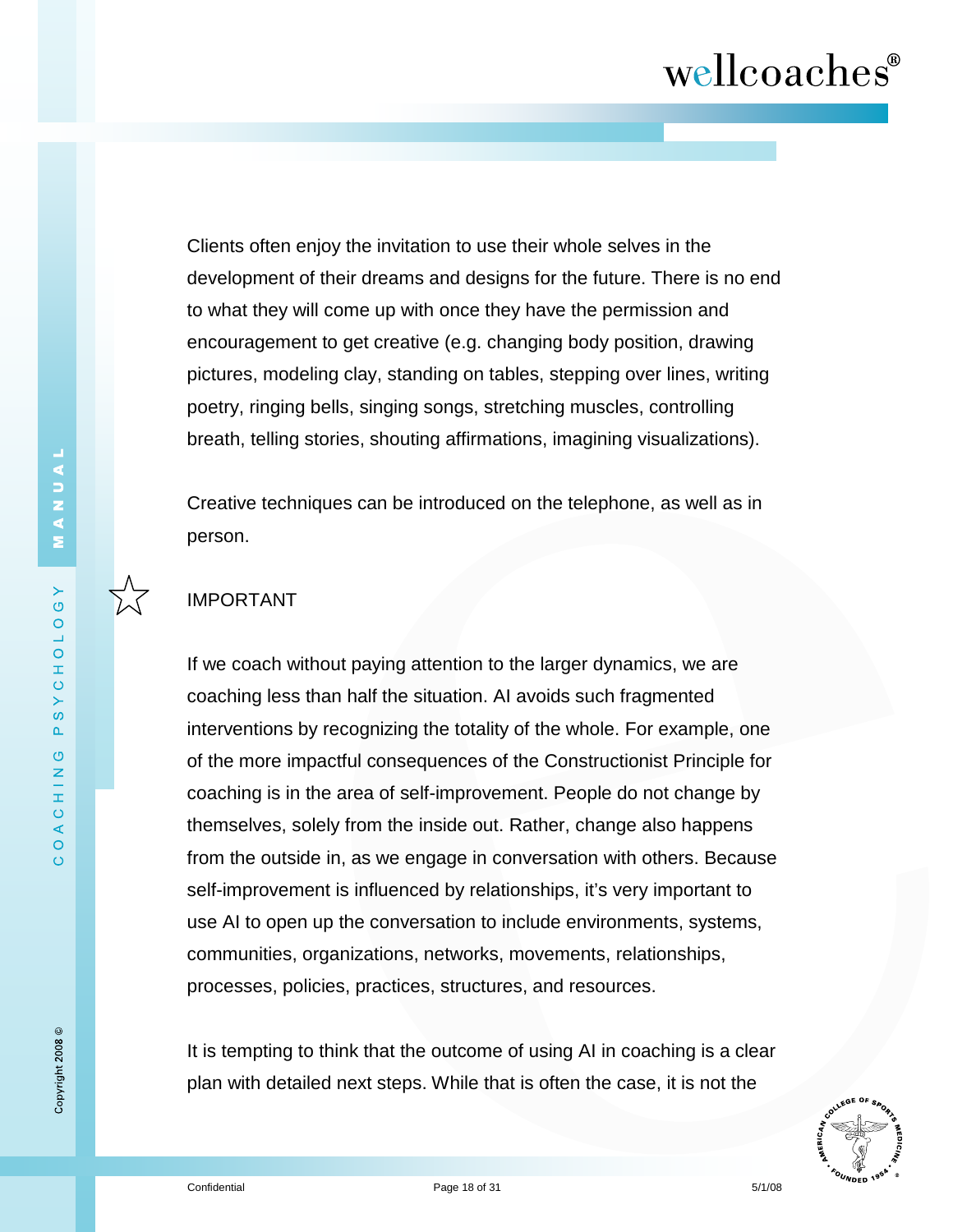only or ultimate outcome. AI sets in motion an appreciative and innovative approach to lifelong learning. The Destiny phase of the 5-D Cycle has been described as going back around the Cycle, again and again, in perpetuity. When clients learn to Define-Discover-Dream-Design, Define-Discover-Dream-Design, Define-Discover-Dream-Design as their way of being in the world, they end up realizing their Destiny as they grow into their best selves. The 5-D Cycle is not just a tool or technique for coaches to master. It is also – and most importantly – a way of living. By using and sharing AI with our clients, we empower lifelong upward spirals of personal and organizational development.

#### **Solving Problems the AI Way: A Strengths-based Approach**

It is human nature to notice, analyze, and solve problems. But that does not necessarily make it the best or most effective strategy to use. Indeed, tackling problems head on often provokes discouragement and resistance rather than fostering encouragement and readiness to change.

This insight is what led to the development of AI as a way of solving problems through the back door. Instead of tackling problems head on, AI assists clients to outgrow problems through engaging in new and stronger life urges. In the process, problems that once seemed overwhelming and intractable lose their energy and sometimes even fade from view.

When working within the framework of AI, it is important to keep the following in mind:



 $\circ$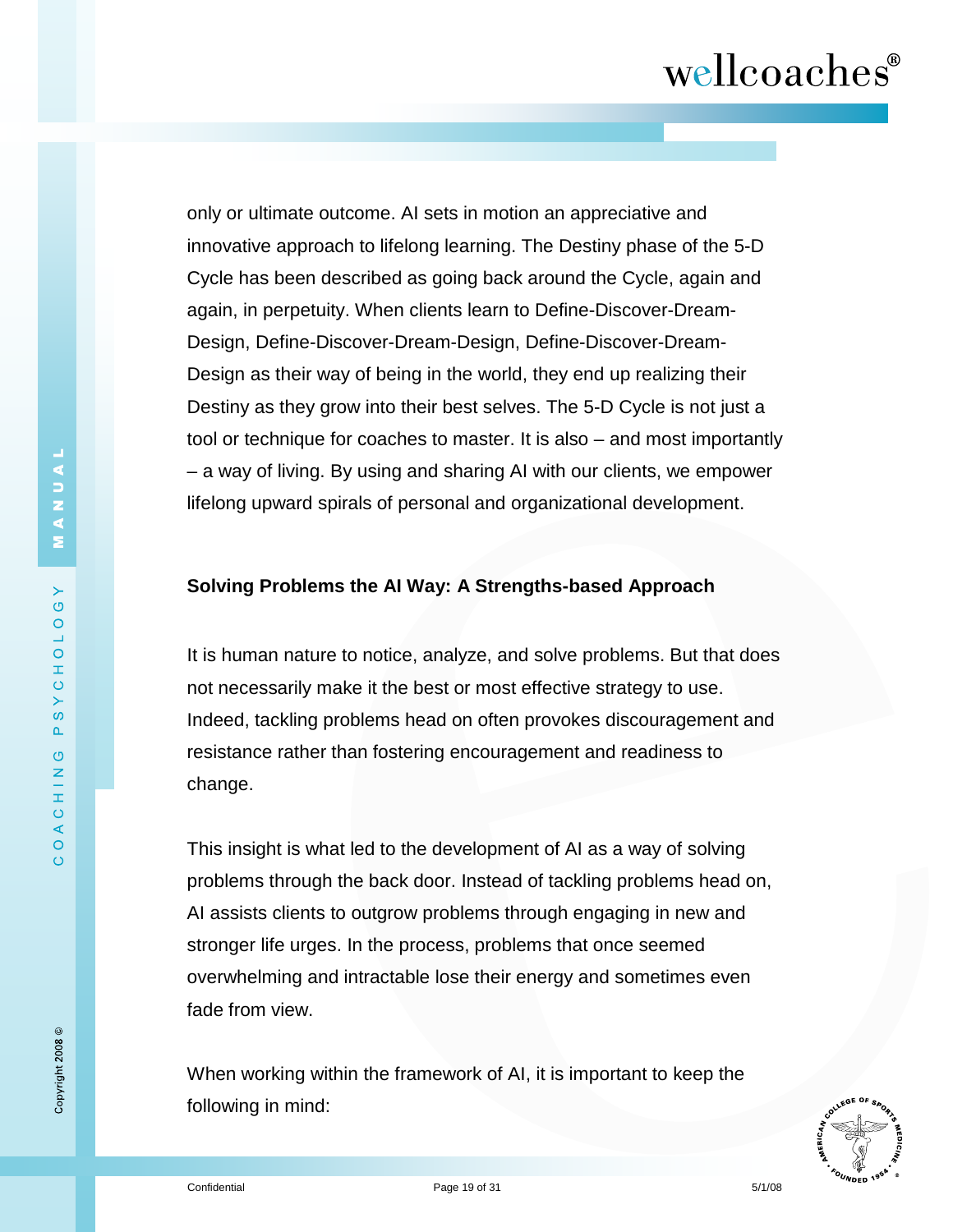#### *"You have what it takes to succeed."*

This is the posture of great coaching. If we do not believe in the ambitions and innate abilities of our clients, we cannot assist them in becoming successful in achieving their health, fitness, or wellness vision. If we find ourselves questioning our clients' desires and capabilities, and do not believe they have what it takes to succeed, then it may be time to refer them to another coach or a helping professional.

#### *"My certainty is greater than your doubt."*

Great coaches come from this framework – but know that it is better not to directly make this argument to their clients. We provoke skepticism and resistance when we attempt to persuade clients that they can do something (see Chapter 5). We evoke confidence and movement when we stay with clients in the muck until they become clear about where they want to go, how they want to get there, and how they will generate the energy. Great coaching communicates a calm energy of confidence that clients can build on and learn from.

#### *Speak the truth in love.*

Without falling into the trap of arguing for change, it is important for coaches to honestly share what they see. If there is an elephant in the room and the client fails to notice, it may be time for the client to hear the coach speak the truth in love. The energy for change is not created by naïve or delusional self-appraisals. Clients not being fully engaged,



Ŧ,  $\circ$  $\prec$  $\circ$  $\circ$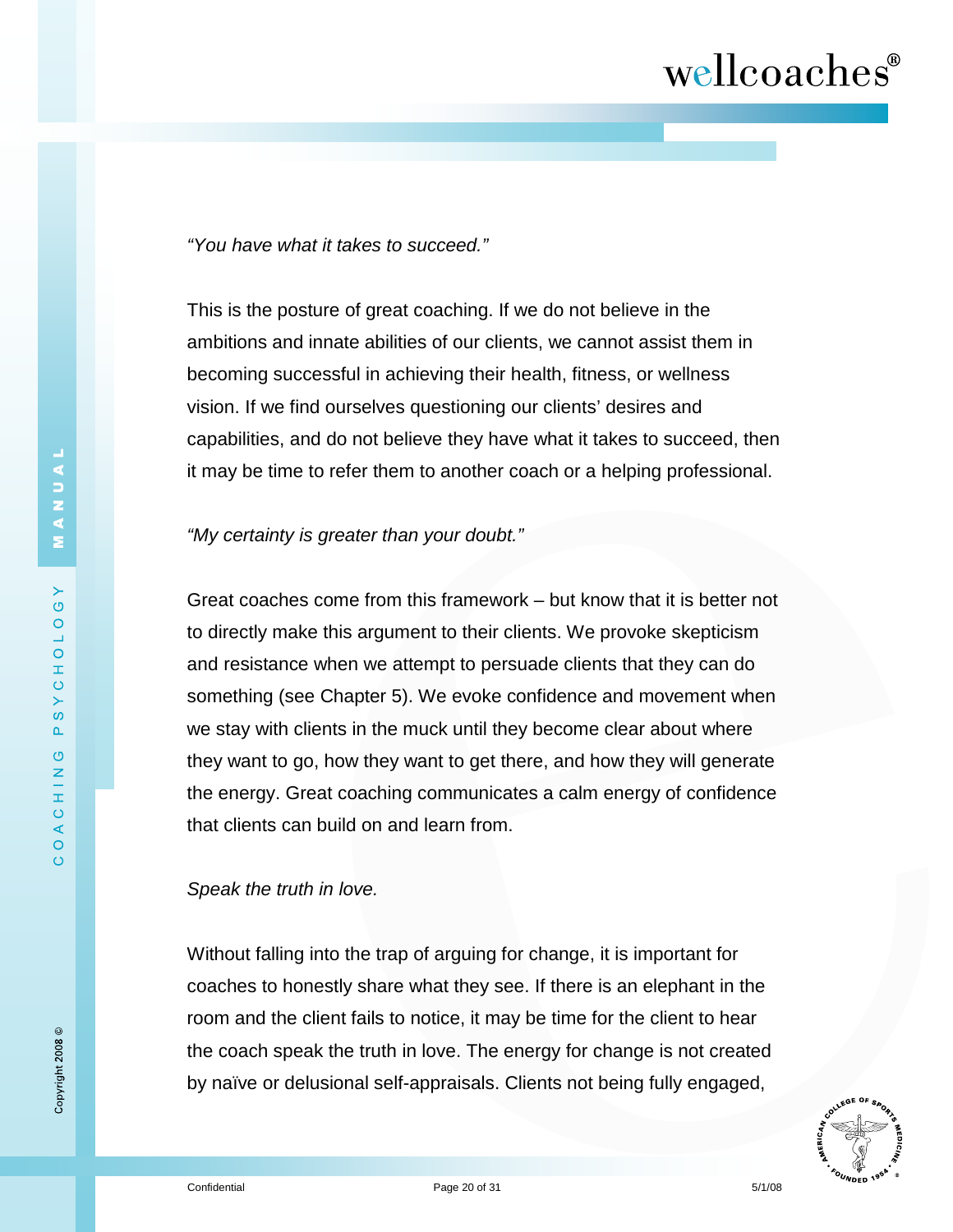not being honest with themselves, not following through on their promises, not working hard, and not making progress may benefit from coaches reflecting these perceptions. Returning to the 5-D Cycle is another way to encourage the client to move forward.

*Use AI to handle a client's self-sabotage.* 

Avoid "wrestling" with clients who are not meeting their goals or following through on their promises week after week. Instead, use the 5- D Cycle to make sure the goals and promises are exciting to the client, and appropriately scaled to the client's capacity. Setting goals or making promises because they would be "good for the client," represent something the client "should" do, or are designed to "please the coach" will generally fail over time. Setting goals or making promises which stretch the client's capacities must include appropriate, capacity-building strategies in order to be stimulating and effective.

#### IMPORTANT:

If you cannot assist a client to move forward, and you are sure you are not provoking resistance, you may be dealing with client issues that go deeper than coaching can resolve. If so, it may be time to make a therapeutic referral. To determine if a referral is indicated, you may want to take the following steps:

1. Honestly share your perception of the situation using perceptive reflections and open-ended questions. For example, you might



 $\circ$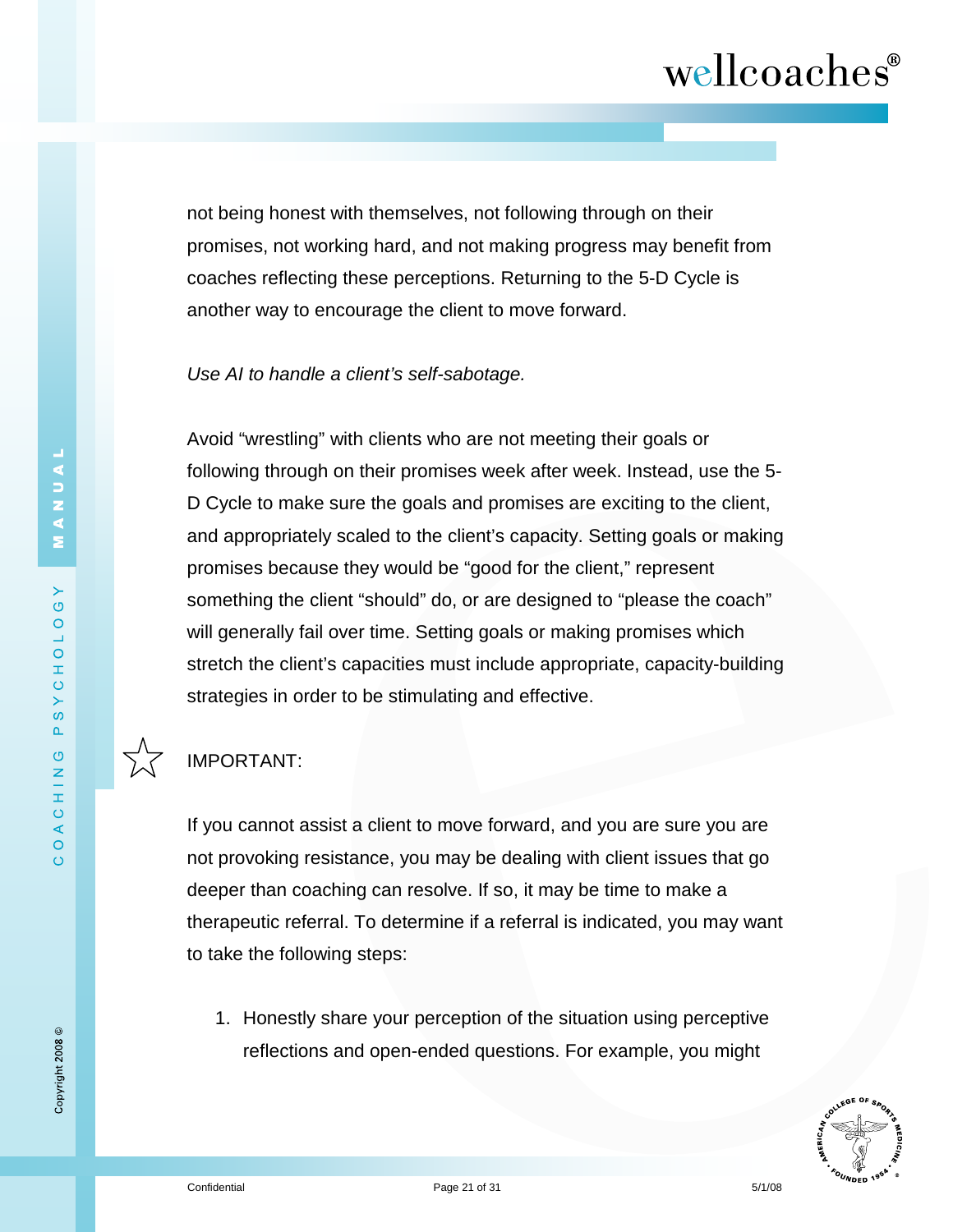say "You may be getting in the way of your own success here. What do you think is going on?"

- 2. If the client is taking responsibility for what is going on, you can return to the 5-D Cycle of AI to generate new goals and promises. Be sure to consider the client's readiness to change. If clients are in the precontemplation or contemplation stages, then thinking/feeling goals are more appropriate than action goals. The 5-D Cycle will make this clear as it bolsters the client's energy and self-efficacy for achieving desired outcomes.
- 3. If the client is denying responsibility for what is going on, you might say, "There may be things going on here that are hurting your motivation which I'm not qualified to handle." Recommend that the client see a therapist or join a support group. The client can work with both a coach and a therapist concurrently, or can return to coaching after resolving the issue in therapy.
- 4. Clients who fail to obtain outside help and/or to participate fully in a coaching program after appropriate intervention may not be in a space where they can work productively within a coaching relationship. Letting go of uncooperative clients who are unwilling or unable to work on their deeper issues is in everyone's best interest.

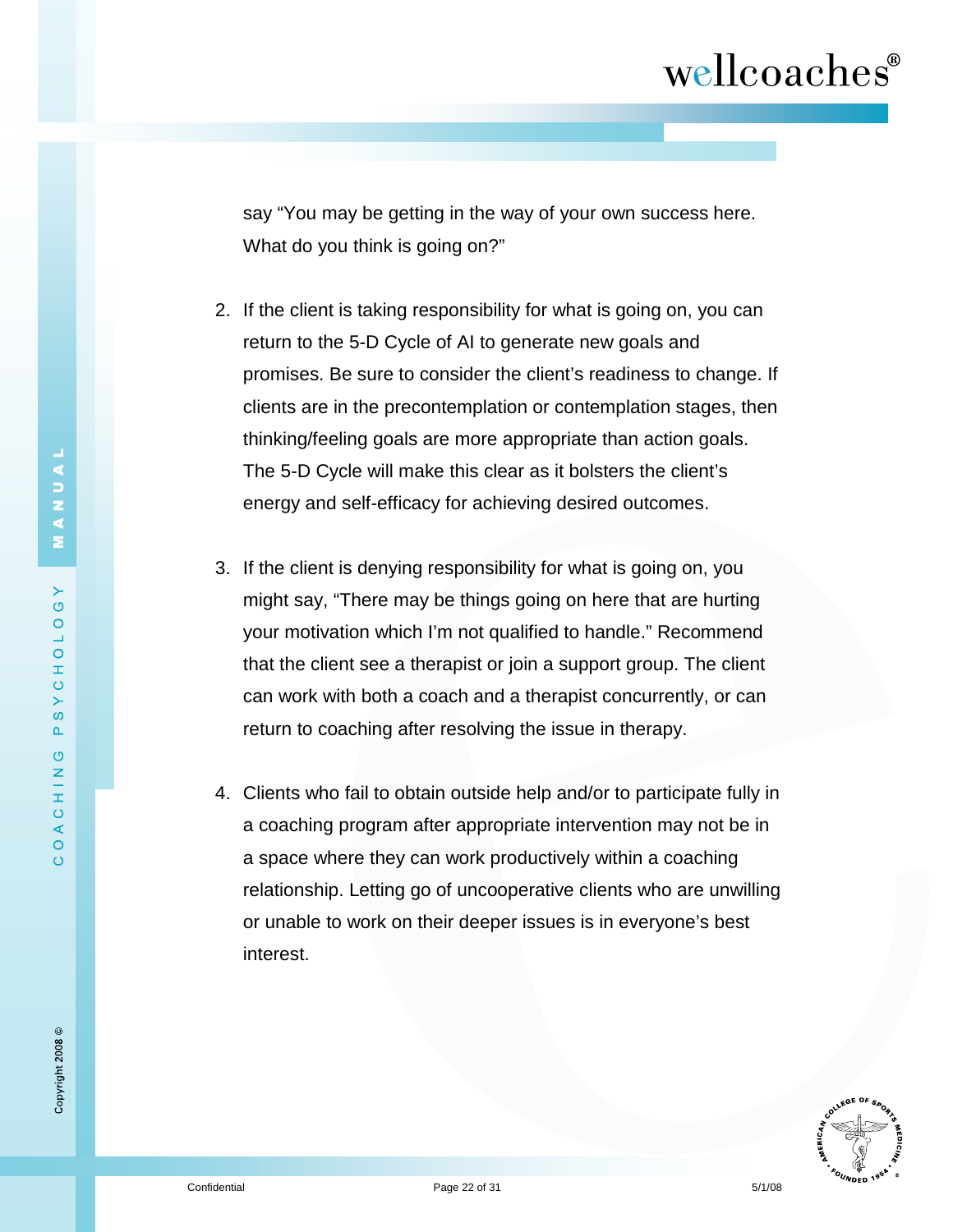#### *Coach the client* and *the environment*

Designing environments to be supportive of a client's goals and promises is essential for client success. A strength-based approach to coaching does not work in isolation from a client's environment. Indeed, the design phase of AI makes clear the importance of whole-system frameworks, including various internal/external and individual/collective dynamics.

In the design phase of the 5-D Cycle, the role of the coach is to make sure that a client does not overlook or ignore any aspect of the system. For example, the client may need to learn new skills, modify his or her environment in order to eliminate triggers, or gather social support. Friends, colleagues, and relatives can provide emotional support, practical support, partnering, or listening ears. Examples include:

- Exercising with someone
- Phoning someone daily or several times a week
- Reporting progress regularly to someone
- Eating with someone and gaining support for health-supporting choices
- Sharing goals, food logs, exercise goals
- Joining a gym with a friend or spouse
- Having a spouse watch the kids while the client exercises

Often clients' behaviors can be changed if they can observe or track others with similar goals taking the necessary steps toward a goal. For example, an overweight client who wants to start a walking program



 $\circ$ Z Ŧ,  $\circ$  $\prec$  $\circ$  $\circ$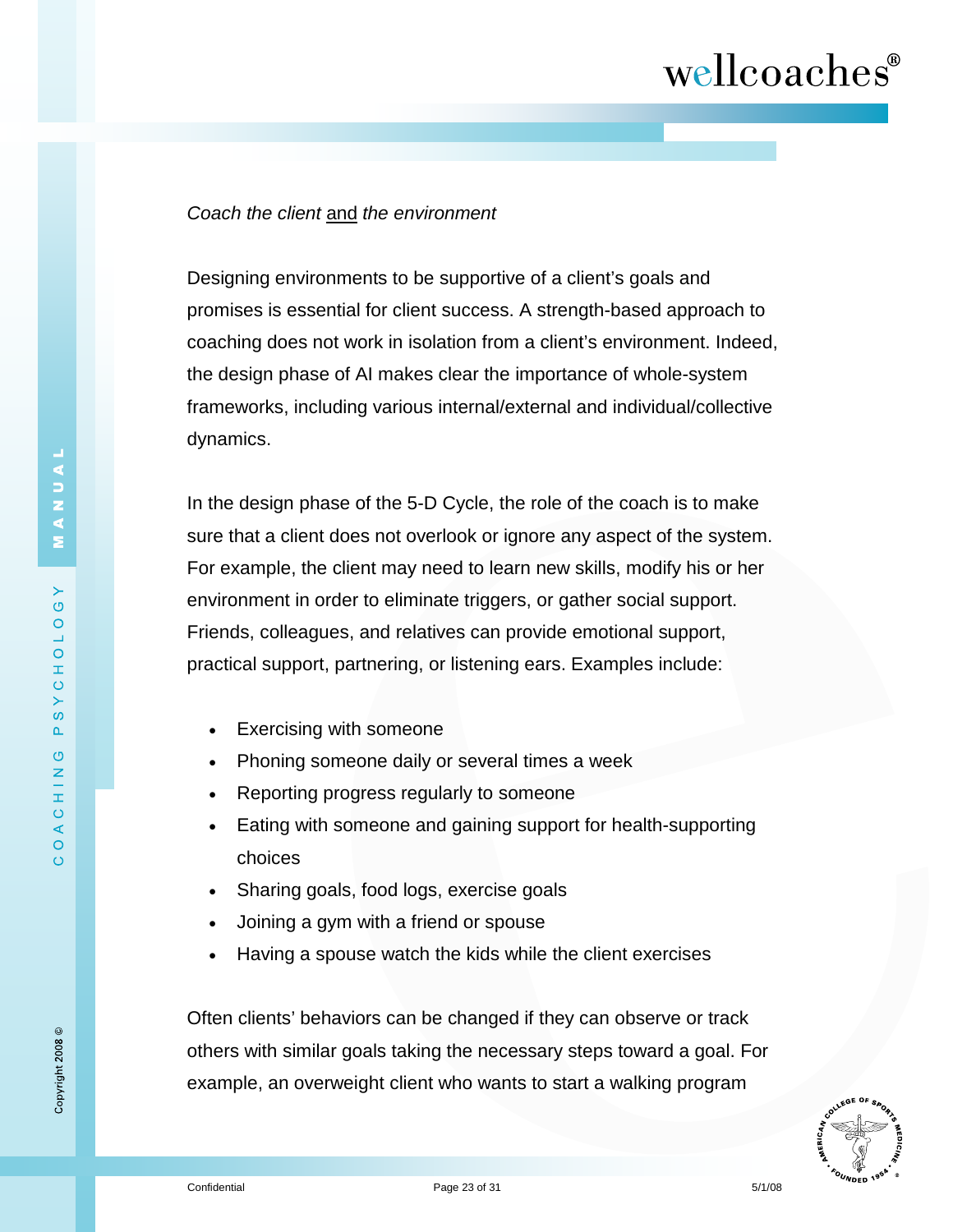may find it easier to start if s/he sees other overweight people walking on a regular basis or engages in an email dialogue with another overweight person on the same path.

Sometimes encouraging clients to join support groups, such as Weight Watchers or Overeaters Anonymous, can reinforce what they are learning through coaching.

Online chat rooms, mailing lists, and bulletin boards can be helpful in gathering support, especially when clients don't have other people to support them or if they don't wish to reveal their issues to friends and colleagues. Advise clients however, to watch out, for unproven diets, weight-loss gimmicks, and unreliable advice.

#### *Stay in a positive frame.*

As we have already said, it is human nature to notice and focus on problems. That's why news headlines tend to focus on tragedies, terrorism, and scandals. Bad news sells papers. The 5-D Cycle of AI shifts the spotlight away from train wrecks and onto the positive aspects of the past, present, and future. When clients drift into an analysis of past or present failures, it is important to gently but firmly bring them back to an appreciative frame. Acknowledge the problem and then invite them to look at it from a different perspective. Two questions you may want to ask to make the shift from a traditional problem solving approach are: "How did this make a positive contribution to your development?" and "How else could you describe this situation?" When the coach stays in a positive frame, the client will eventually follow. By



 $\circ$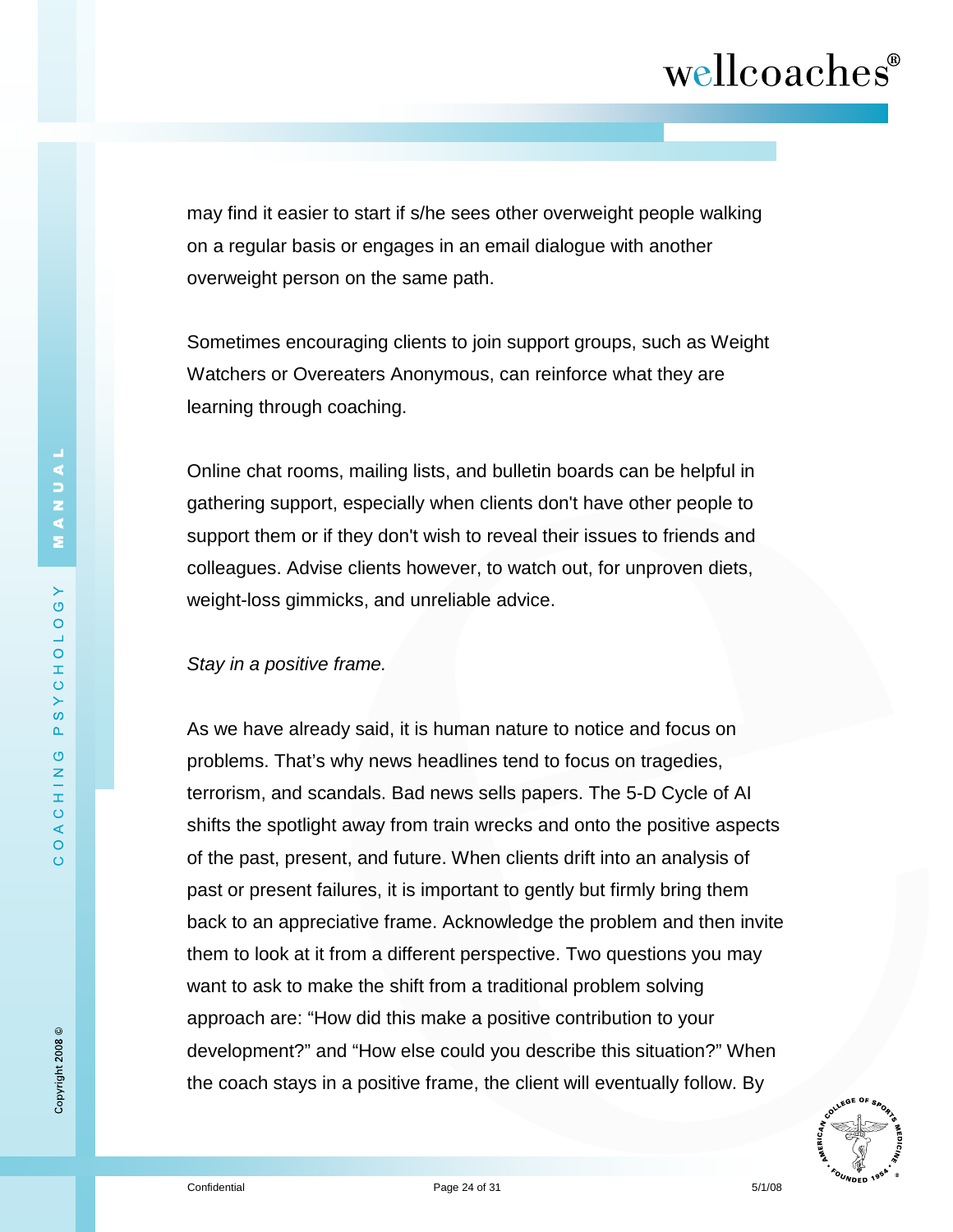using the generic Interview Protocol, it is possible to quicken the interest of clients in the life-affirming and life-giving dimensions of their own experience.

*It is "trial and correction" not "trial and error."*

Trial and correction, rather than trial and error, underlies AI. The process is analogous to the near-universal human learning experience of learning how to walk. Those first, few, tentative baby steps occur after months of watching other people walk upright. These role models awaken in toddlers the desire and ambition to walk, and, at the appropriate developmental moment, begin to encourage them. They stand the toddlers upright, hold their hands, and move them forward. With outstretched arms, they cheer and cajole until the brave youngsters take their first, unsupported steps.

No one teaches toddlers how to walk. They don't have the biomechanics explained to them. They figure it out for themselves in a gradual process of trial and correction. After the first steps, toddlers inevitably fall down. This does not provoke criticism or condemnation. No one takes it as a failure. On the contrary, toddlers are cheered on, encouraged to try again and again until they master the art.

Enabling clients to loosen up and experiment with different strategies, without the fear of failure, is the essential work not only of AI, but also of coaching. Brainstorming provocative possibilities utilizing the 5-D Cycle is one way to make that happen. Such possibilities can be provocative,



 $\circ$ Z Ŧ,  $\circ$  $\prec$  $\circ$  $\circ$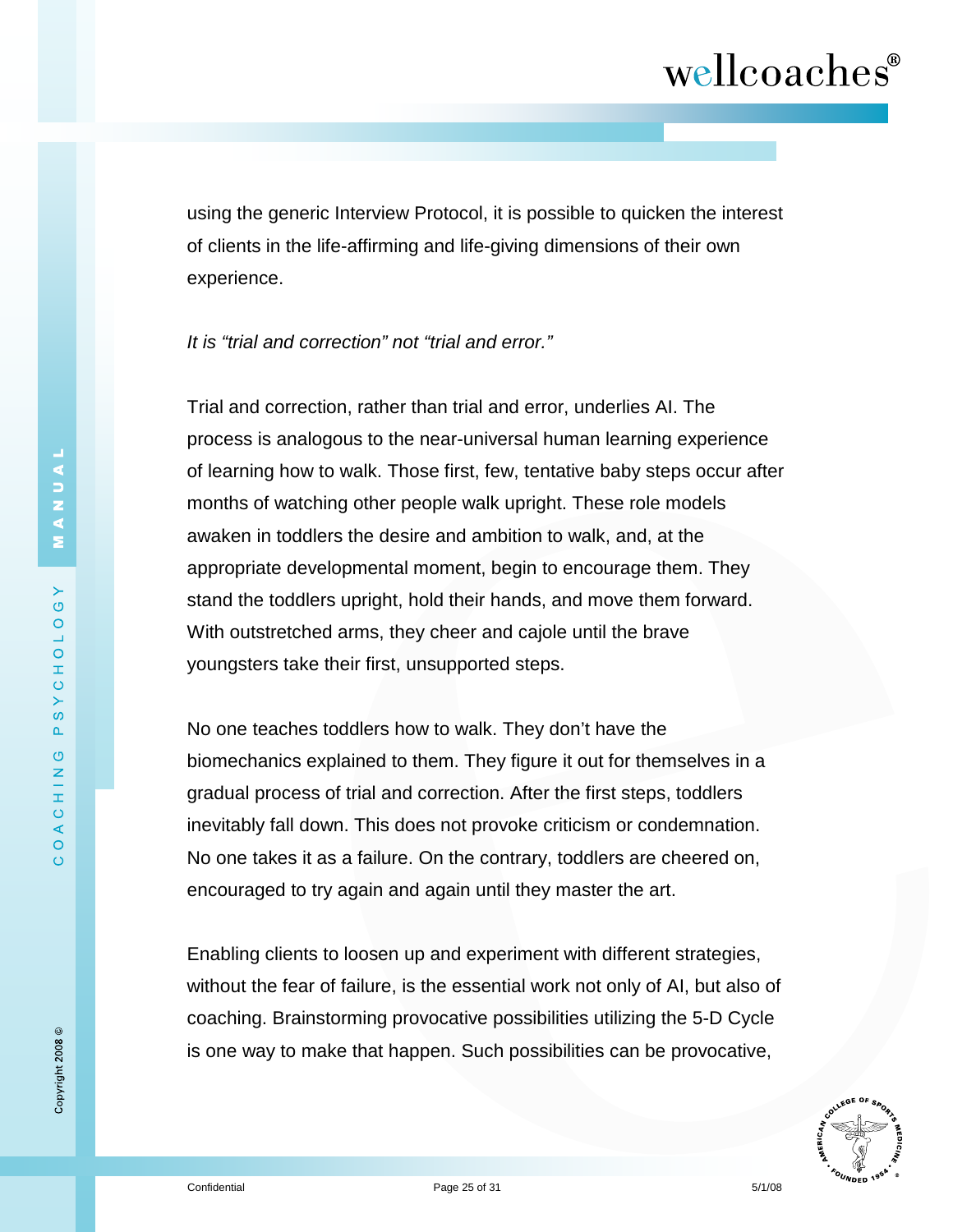in part, because it is unknown whether or not they will work. Only time will tell through the process of trial and correction.

#### IMPORTANT:

Don't be lured into creating provocative possibilities for the client. "The client finds the answers. The client finds the answers. The client finds the answers." Encourage clients to generate their own possibilities by thinking outside the box, without regard to consequences. After clients have done the work, coaches may or may not offer to put additional ideas on the table for consideration. In every instance, the client retains the choice in creating the dream, design, and destiny.

Sharing stories with each other is a great way to incorporate the richness of "trial and correction" into the coaching conversations. Stories have a way of inducing people to discover and discern their own meanings and movement. Like a toddler watching people walk, when we listen to each other's stories, our ambition awakens, evoking the motivation for change.

#### *Remind clients of their progress.*

Clients easily lose sight of their progress when they have setbacks or don't reach their goals as quickly as they wish. Keep reminding them of past progress, no matter how much or little they have made. For example: "Three months ago, you couldn't walk a mile! Give yourself credit!" or "Before we started, you wouldn't have even noticed that the restaurant meal was high in calories. You're more conscious of those



 $\circ$  $\prec$  $\circ$  $\circ$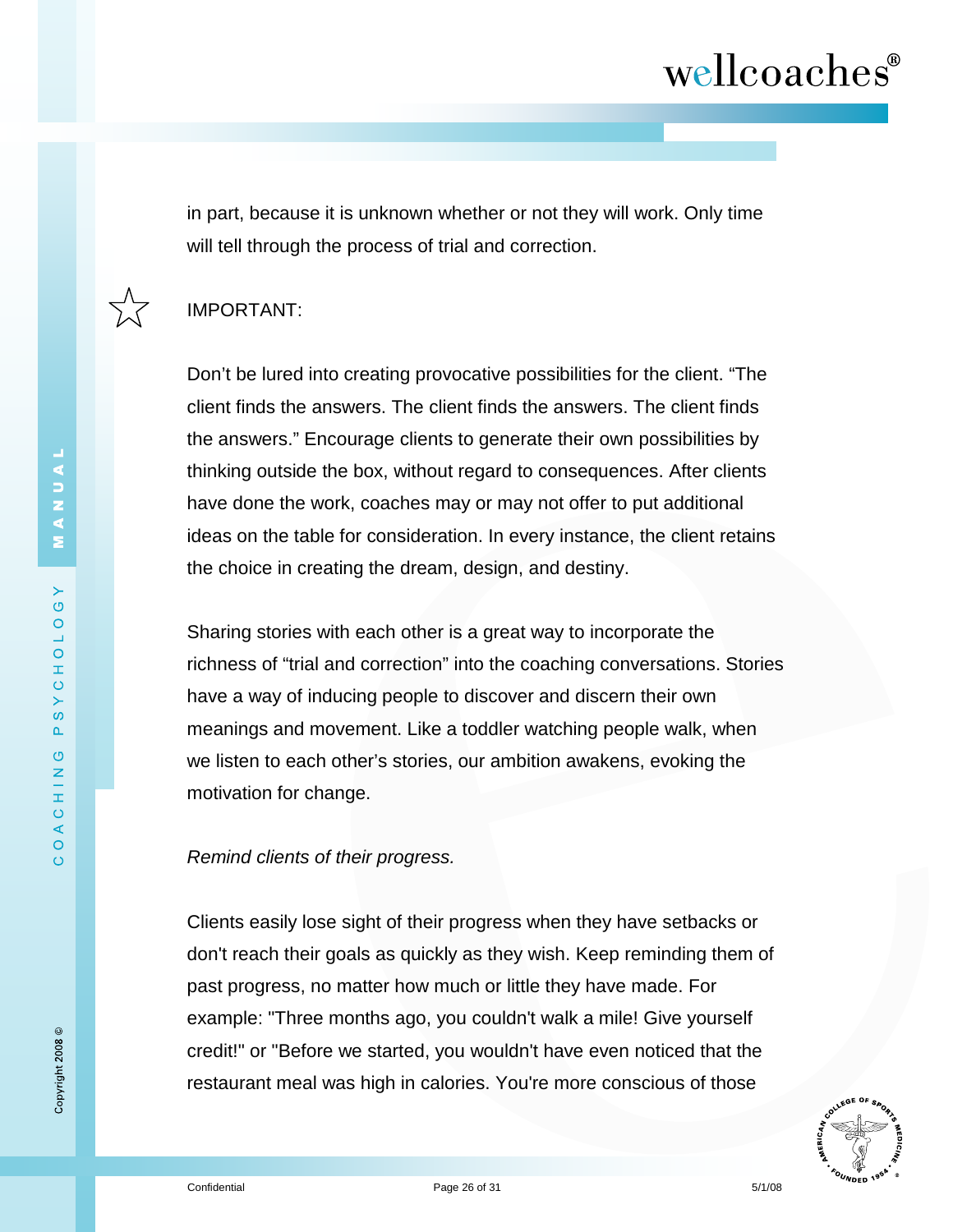issues now, and your body is used to lighter food. Let's celebrate that!" Remember, masterful coaches champion their clients in each and every conversation.

#### **Making the Coaching Program Interesting**

It is important to keep coaching sessions interesting by adding variety, changing approaches, using humor, surprising clients, or going the extra mile in your communications and actions. Using the Appreciative Interview Protocol is always interesting, since it brings out the best in your clients and encourages learning in an interesting and informative way.

Here are a few specific ways to make coaching sessions more fun and interesting:

- Ask the client, "What's the best thing that has happened to you since the last time we talked?"
- If on the phone, look at yourself in a mirror to be sure you are smiling while you are coaching.
- Encourage clients to suggest new activities, approaches, and rewards, "just for fun."
- Surprise clients with an email or card suggesting a new idea or approach.
- Periodically assist clients in changing their routines.
- Find ways to spice up the session with new information or assessments.



 $\prec$  $\circ$  $\circ$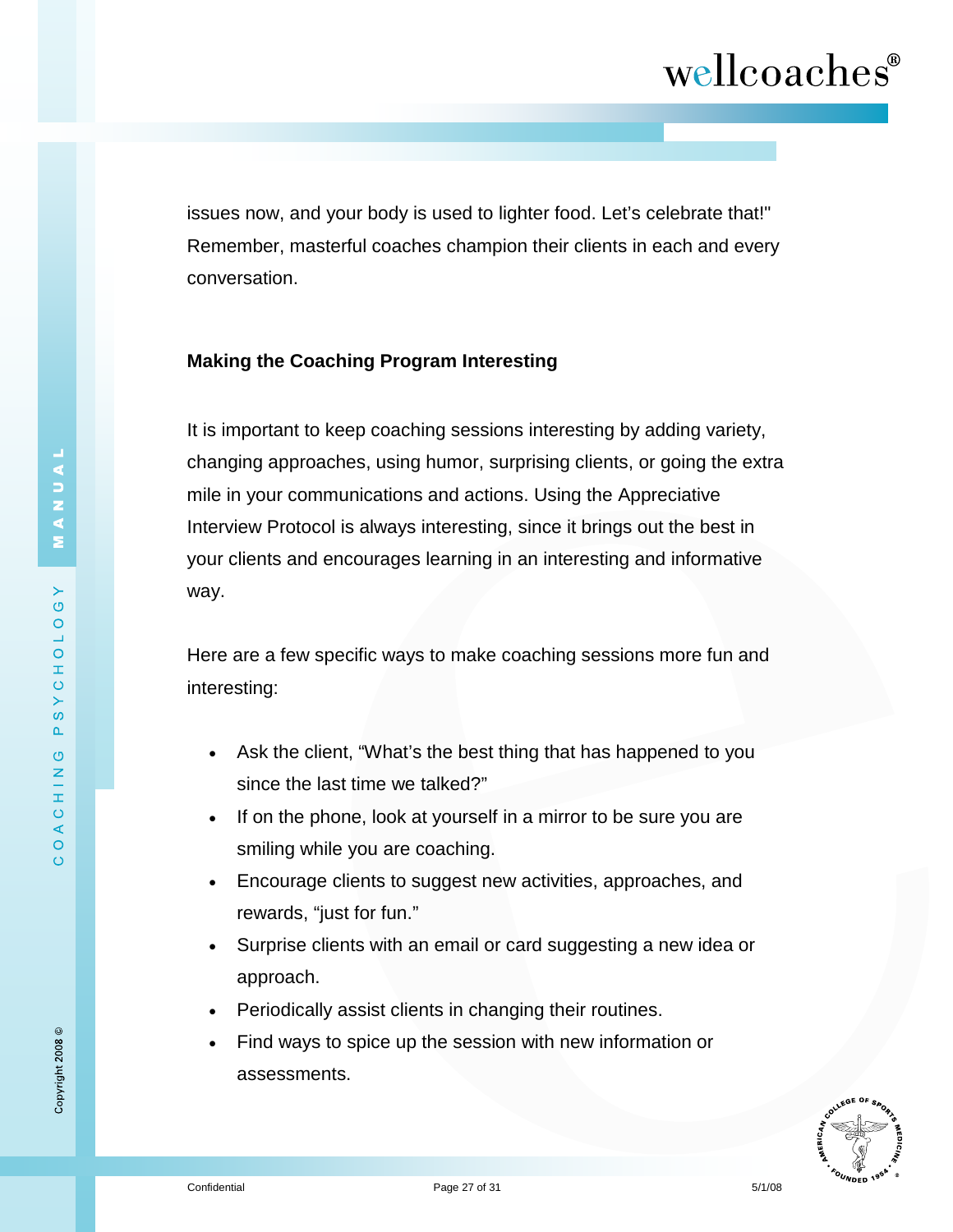- Help clients reignite their "inner fire" and motivation by recalling motivators.
- End the session by asking, "What's the best thing that happened during this conversation?"

#### **Using AI to Transform the Coaching Relationship**

Since coaching promotes client development within a learning partnership, it is important for coaches to solicit feedback from clients. Many clients need permission to honestly share their feelings and wishes about the coaching experience. The Appreciative Interview Protocol can be modified to encourage honest sharing and elicit feedback through a positive frame. For example, at periodic intervals during the coaching program, you may want to ask the following questions:

- "What's the best experience you have had so far through the coaching process?"
- "What are the values you most often see me modeling as a coach?"
- "What conditions have most helped you reach your goals and move forward?"
- "If a genie were to grant you three wishes regarding our coaching relationship, what would they be?

Feedback solicited through this appreciative frame is quite different from criticism. By focusing on positive, life-giving experiences, values, conditions, and wishes, both coach and client are empowered to be



 $\prec$  $\circ$  $\circ$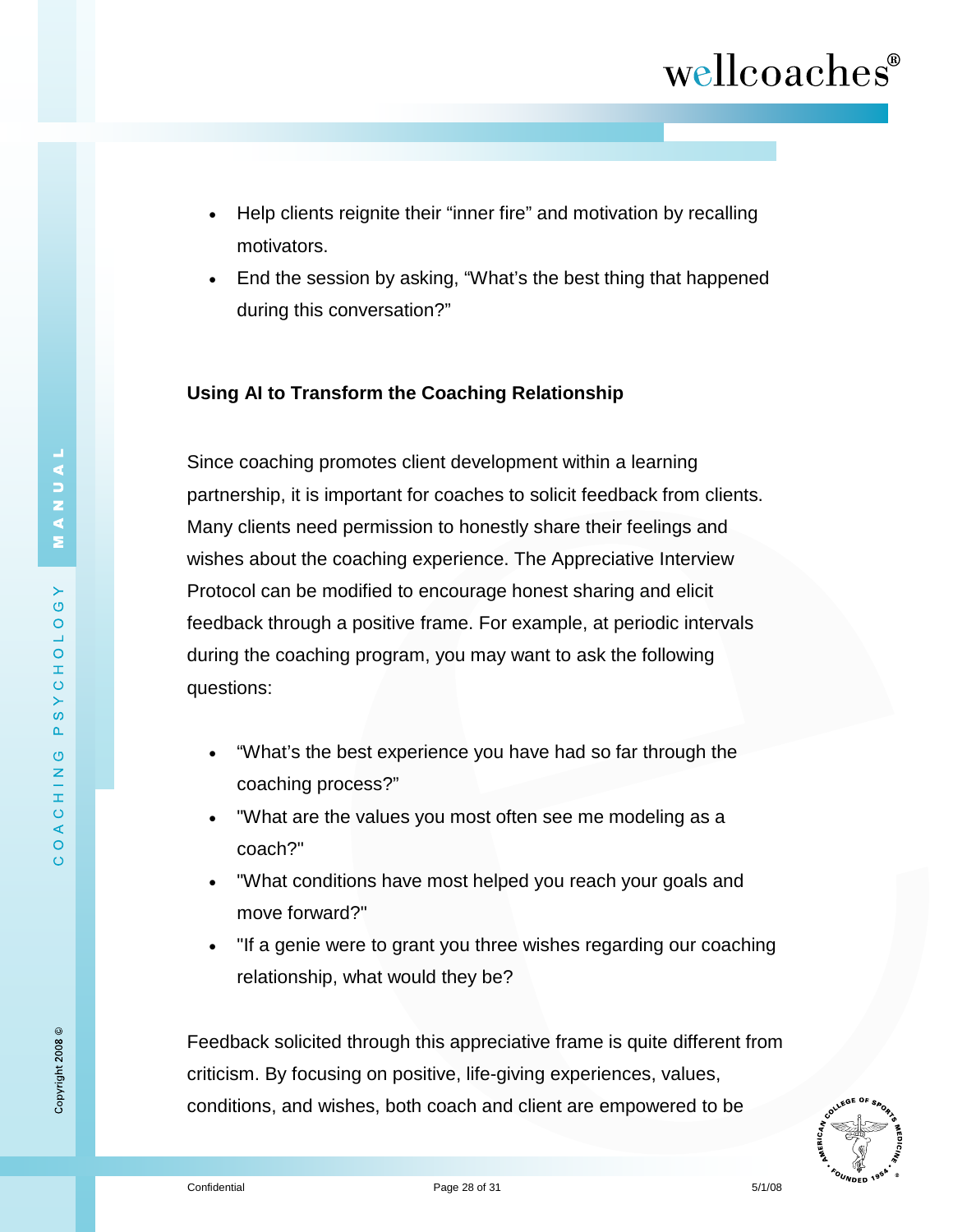honest, and to make the coaching relationship as productive and as enjoyable as possible.

#### **Review and Discussion Questions**

1. What are the five basic principles of Appreciative Inquiry? Give a brief explanation of each principle.

2. What is the 5-D cycle of AI? Describe each of the five "D's."

3. Why is it important that the coach not rush through the discovery process?

4. Define reframing. Give an example.

5. If in using AI a coach cannot assist a client to move forward, (and if the coach is certain s/he is not provoking client resistance), what should the coach do?

6. How can the coach keep the coaching process light and fun for clients and why is that important if the client is to be successful?

7. AI encourages the coach to think of problem solving through strength building rather than analyzing and "tackling problems head on". Explain what that statement means and how to do that in the coaching conversation.



NANUAL

 $\geq$  $\circ$  $\bigcirc$  $\Box$  $\overline{O}$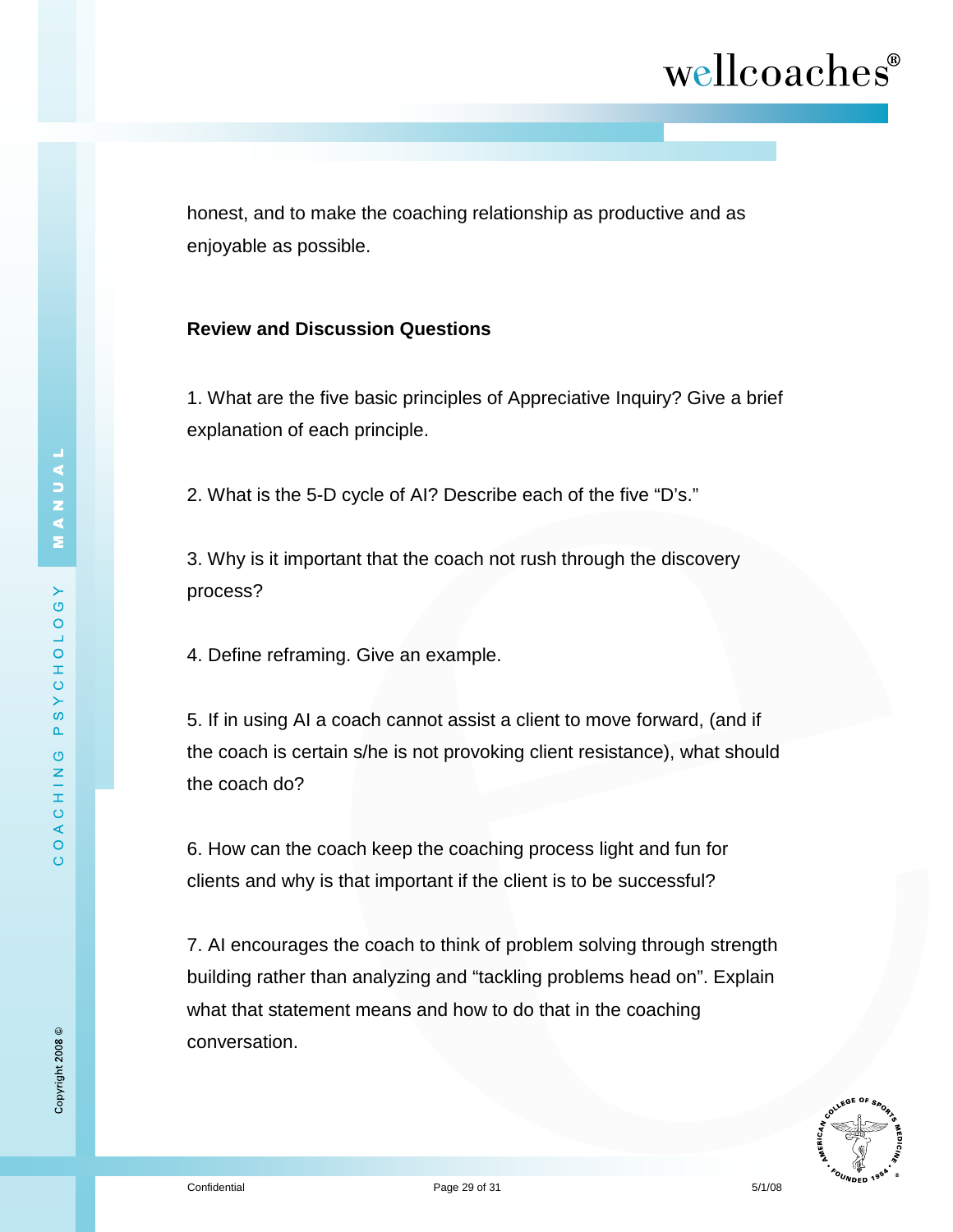#### **References**

- Bennis, W. & Nanus, B. (1985). *Leaders: The strategies for taking charge.* New York, NY: Harper & Row, Publishers.
- Cooperrider, D.L. & Whitney, D. (2005). *Appreciative inquiry: A positive revolution in change.* San Francisco, CA: Berrett-Koehler Communications, Inc.

Frederickson, B. L. (2003). "The value of positive emotions: The emerging science of positive psychology is coming to understand why it's good to feel good," *American Scientist*, 91, 330.

Hammond, S.A. (1998). *The thin book of appreciative inquiry*. Bend,

OR: Think Book Publishing Co.

Jung, C.G. in Wilhelm, R. (1931, 1962). *The secret of the golden flower:* 

*A Chinese book of life*. San Diego, CA: Harcourt Harvest Books.

Kelm, J.B. (2005). *Appreciative living: The principles of appreciative inquiry in personal life*. Wake Forest, NC: Venet Publishers.

New, B. & Rich-New, K. (2003). *Looking for the good stuff*. Cape Canaveral, FL: Carity Works!



NANUAL

 $\succ$  $\circ$  $\bigcirc$ Ц